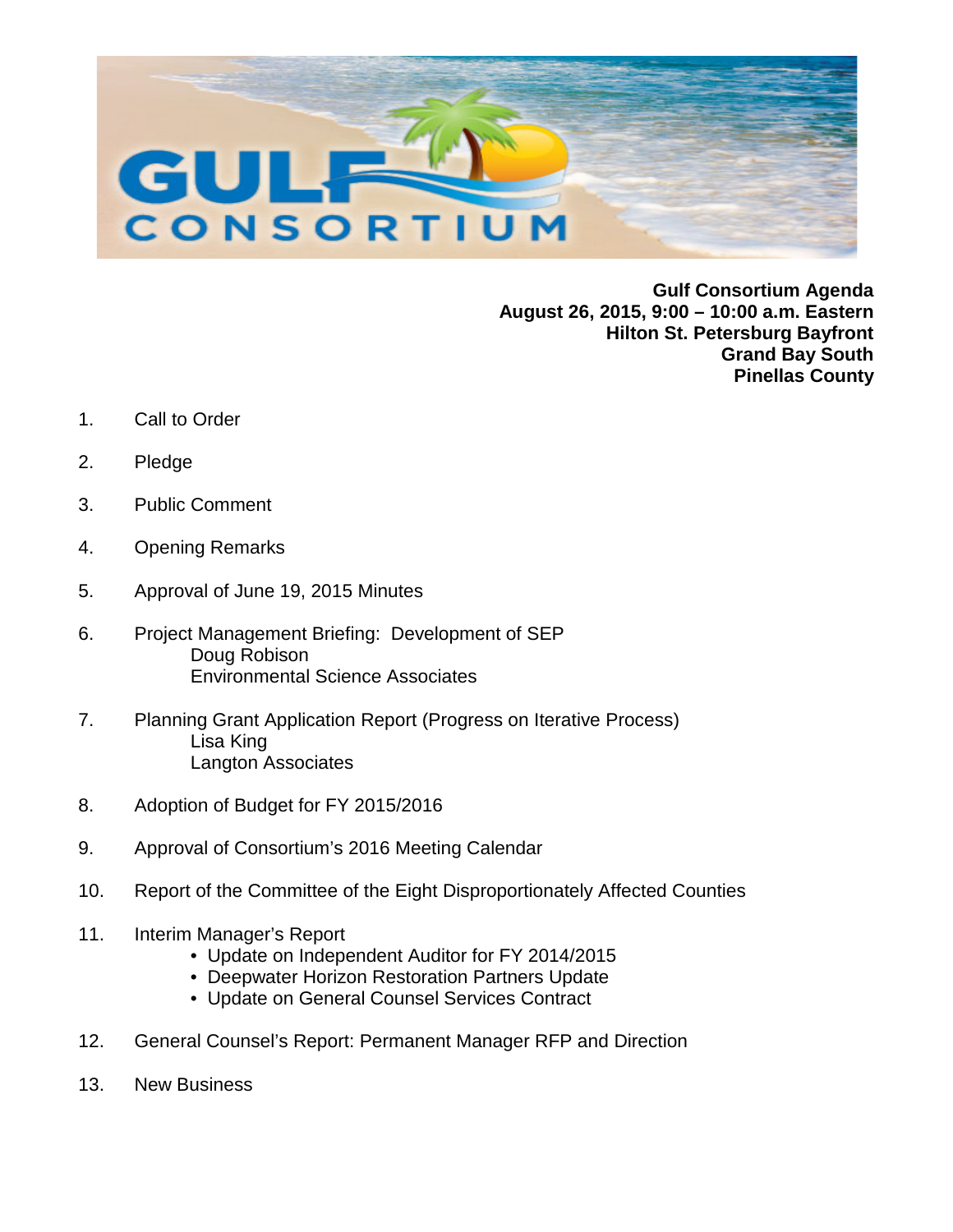

- 14. Public Comment
- 15. Upcoming 2015 Meetings Board Meeting Wednesday, November 18, 2015  $9:00 - 11:00$  am, ET *Omni Amelia Island Plantation – Nassau County*
- 16. Adjourn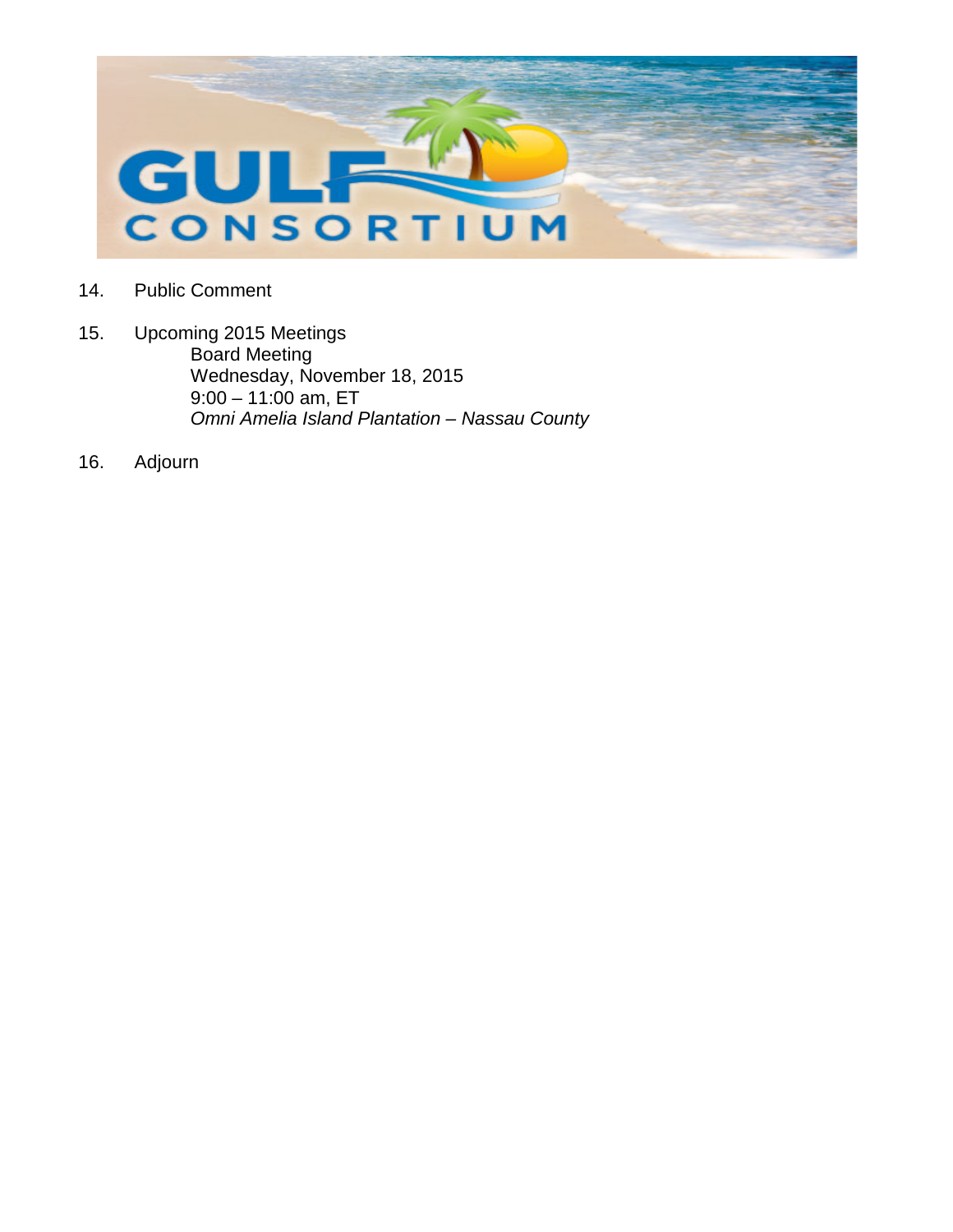# **Gulf Consortium Directors, Alternates and Governor's Appointees AS OF August 26, 2015**

| County       | <b>Director and Alternate</b>                                                                    |
|--------------|--------------------------------------------------------------------------------------------------|
| Bay          | Comm Mike Thomas, Director; Comm George Gainer, Alternate                                        |
| Charlotte    | Comm Christopher Constance, Director; Comm Tricia Duffy, Alternate                               |
| Citrus       | Comm Scott Adams, Director; Ken Cheek, Water Resources Director                                  |
| Collier      | Comm Tom Henning, Director; Comm Donna Fiala, Alternate; Director Gary McAlpin, 2nd<br>Alternate |
| <b>Dixie</b> | Tim Alexander, Director of Emergency Management; Administrator Mike Cassidy, Alternate           |
| Escambia     | Comm Grover Robinson, Director; Comm Doug Underhill, Alternate                                   |
| Franklin     | Comm Cheryl Sanders, Director; County Administrator Alan Pierce, Alternate                       |
| Gulf         | Warren Yeager, Director; County Administrator Donald Butler, Alternate                           |
| Hernando     | Comm Wayne Dukes, Director; Administrator Len Sossamon, Alternate                                |
| Hillsborough | Comm Les Miller, Director; Comm Ken Hagan, Alternate                                             |
| Jefferson    | Comm Betsy Barfield, Director; County Coordinator Parrish Barwick, Alternate                     |
| Lee          | Comm John Manning, Director; Comm Larry Kiker, Alternate; Kurt Harclerode, 2nd Alternate         |
| Levy         | Comm John Meeks, Director; County Coordinator Fred Moody, Alternate                              |
| Manatee      | Comm Carol Whitmore, Director; Charlie Hunsicker, Natural Resources Dept., Alternate             |
| Monroe       | Commissioner George Neugent, Director; Comm David Rice, Alternate                                |
| Okaloosa     | Comm Kelly Windes, Director; Comm Carolyn Ketchel, Alternate                                     |
| Pasco        | Comm Jack Mariano, Director; Comm Mike Wells, Alternate                                          |
| Pinellas     | Susan Latvala, Director; Coastal Manager Andy Squires, Alternate                                 |
| Santa Rosa   | Comm Lane Lynchard, Director; Comm Rob Williamson, Alternate                                     |
| Sarasota     | Comm Charles Hines, Director; Laird Wreford, Natural Resources Manager, Alternate                |
| Taylor       | Comm Jim Moody, Director; Dustin Hinkel, County Administrator, Alternate                         |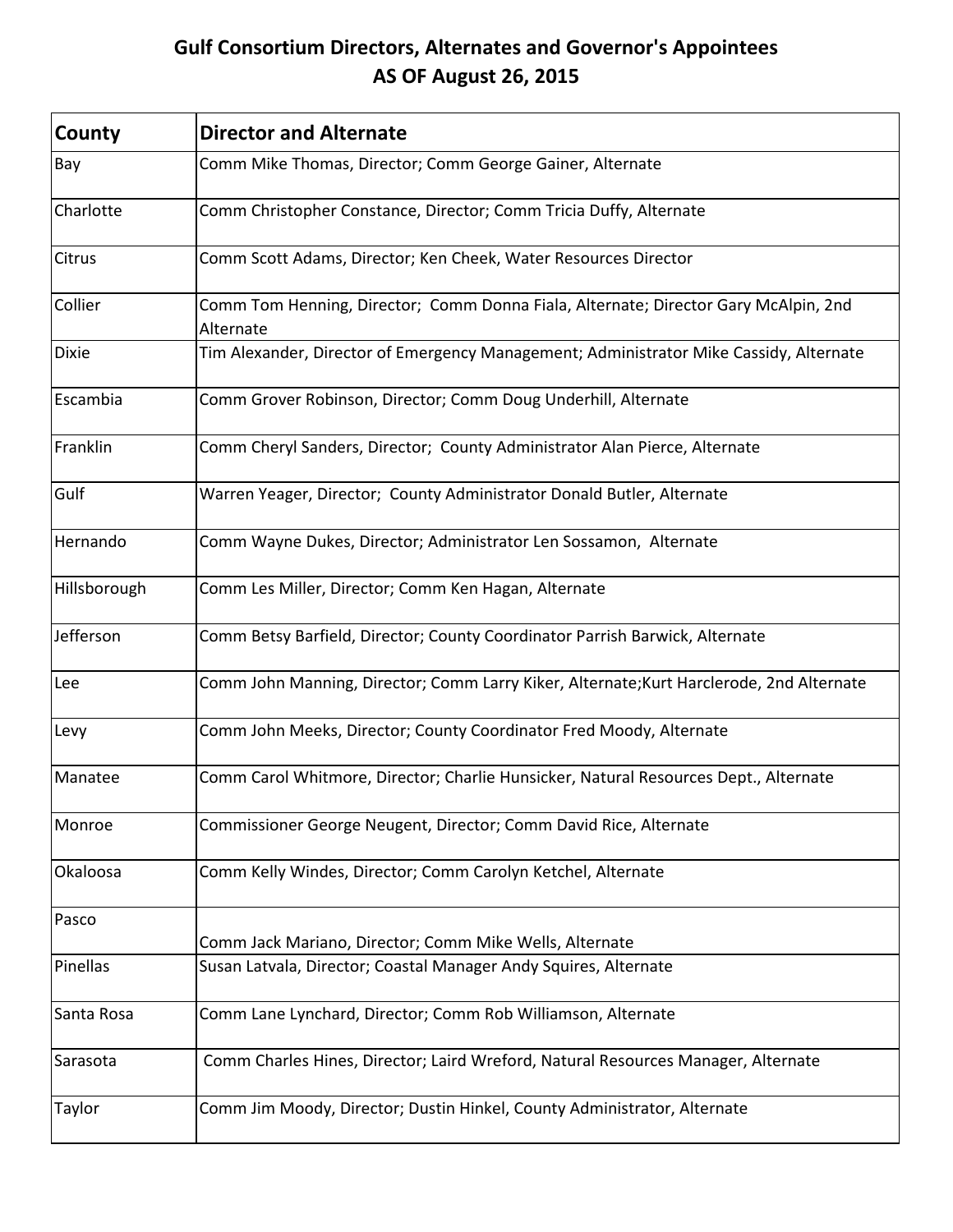# **Gulf Consortium Directors, Alternates and Governor's Appointees AS OF August 26, 2015**

| Wakulla    | David Edwards, County Administrator, Director; Comm Ralph Thomas, Alternate                |
|------------|--------------------------------------------------------------------------------------------|
| Walton     | Comm Sara Comander, Director; Comm Cindy Meadows, Alternate                                |
| Governor's | [Pam Anderson, Panama City; Peter Bos, Destin; Lino Maldonado, Niceville; Collier Merrill, |
| Appointees | Pensacola; Mike Sole, Tallahassee; Neal Wade, Panama City                                  |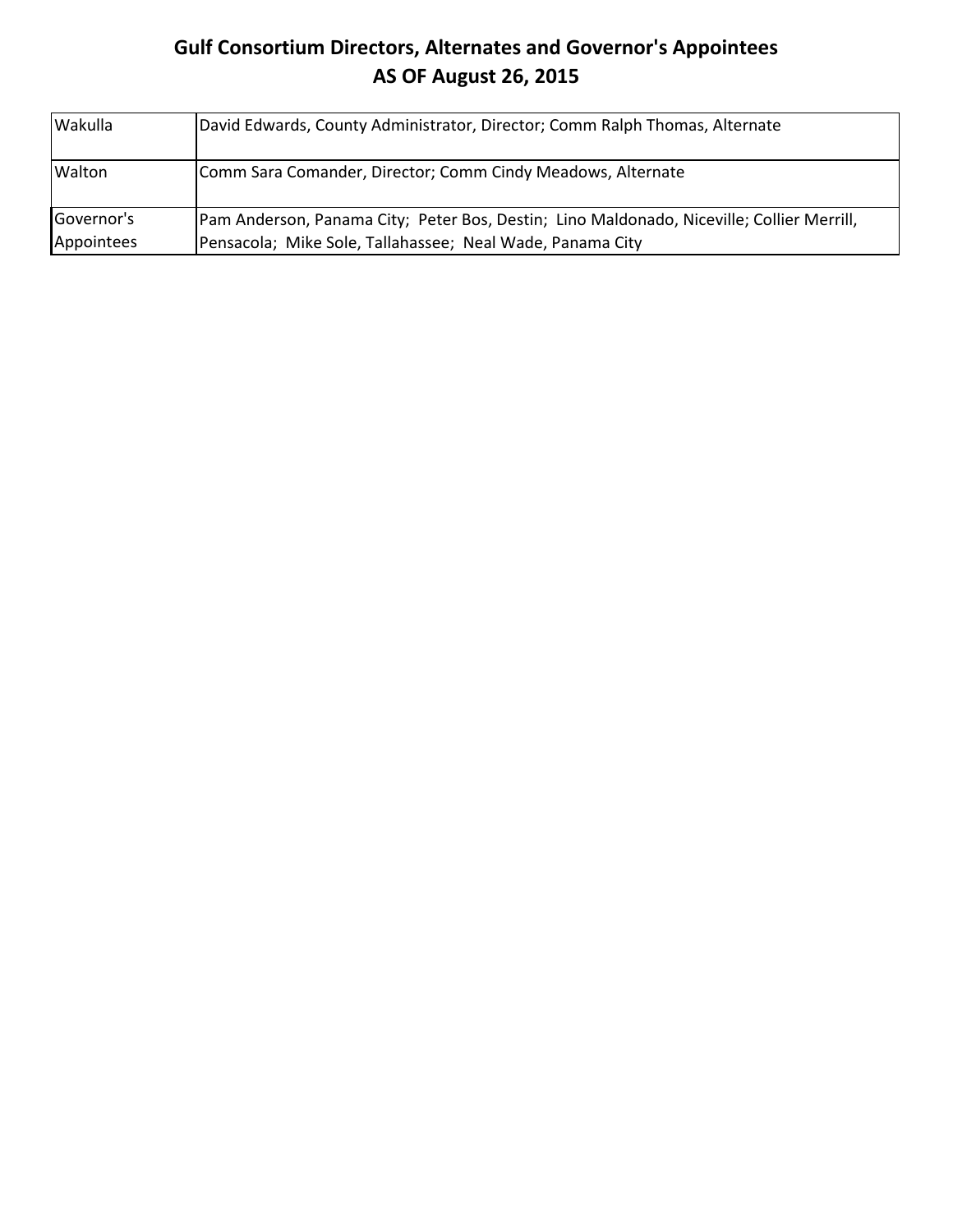### Notice of Meeting/Workshop Hearing

### [OTHER AGENCIES AND ORGANIZATIONS](https://www.flrules.org/gateway/department.asp?id=1000)

[Gulf Consortium](https://www.flrules.org/gateway/organization.asp?id=1089)

The Gulf Consortium announces a public meeting, to which all persons are invited.

DATE AND TIME: August 26, 2015, 9:00 – 10:00 am, Eastern Time.

PLACE: Hilton St. Petersburg Bayfront, 333 1<sup>st</sup> Street South, St. Petersburg, Pinellas County, Florida.

GENERAL SUBJECT MATTER TO BE CONSIDERED: The Board of Directors of the Gulf Consortium will meet to discuss the progress of the planning grant application; the progress of the general counsel services contract; the budget for FY 2015/2016; the Consortium's meeting calendar for 2015/2016; and conduct other business.

A copy of the agenda may be obtained by contacting: Ginger Delegal at 850-922-4300 or gdelegal@fl-counties.com; or, see www.FACRestore.com.

Pursuant to the provisions of the Americans with Disabilities Act, any person requiring special accommodations to participate in this workshop/meeting is asked to advise the agency at least 3 days before the workshop/meeting by contacting: Ginger Delegal at (850)922-4300 or gdelegal@fl-counties.com. If you are hearing or speech impaired, please contact the agency using the Florida Relay Service, 1(800)955-8771 (TDD) or 1(800)955-8770 (Voice).

If any person decides to appeal any decision made by the Board with respect to any matter considered at this meeting or hearing, he/she will need to ensure that a verbatim record of the proceeding is made, which record includes the testimony and evidence from which the appeal is to be issued.

For more information, you may contact Ginger Delegal at (850)922-4300 or gdelegal@flcounties.com; or, see [www.FACRestore.com.](http://www.facrestore.com/)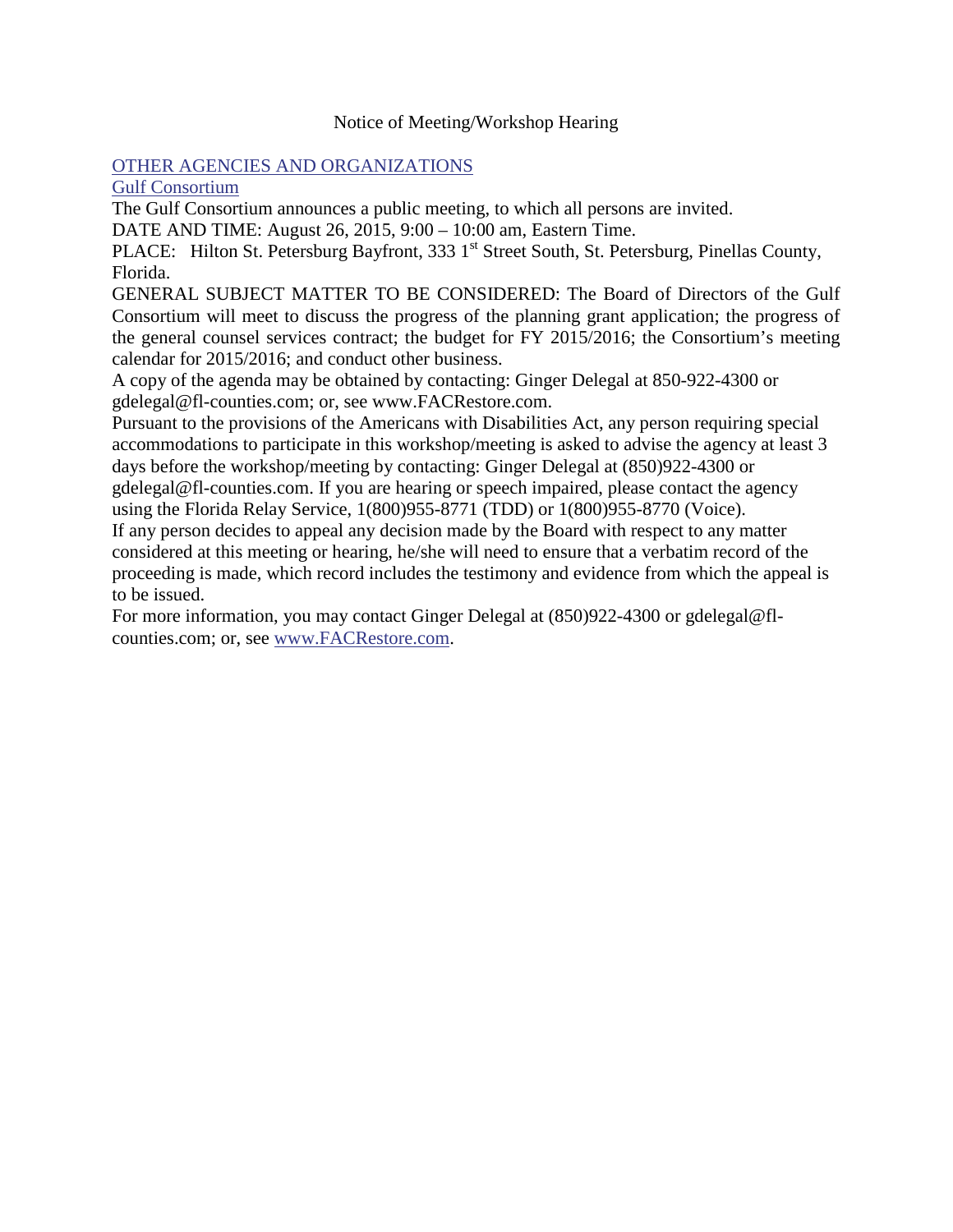## **Agenda Item 5 Approval of June 19, 2015 Board of Directors Minutes**

# **Statement of Issue:**

This agenda item proposes approval of the June 19, 2015 Board of Directors minutes.

## **Options:**

(1) Approve the June 19, 2015 minutes, as presented; or (2) Amend and then approve the June 19, 2015 minutes.

### **Recommendation:**

Motion to approve the June 19, 2015 Board of Directors meeting minutes, as presented.

### **Prepared by:**

Ginger Delegal Florida Association of Counties Interim Manager On: August 21, 2015

## **Attachment:**

Draft 6/19/15 Minutes

### **Action Taken:**

|  | Motion to: | Made by: |
|--|------------|----------|
|--|------------|----------|

| Seconded by: |  |
|--------------|--|
|--------------|--|

| Approved_ | d____; Approved as amended_ | : Defeated |
|-----------|-----------------------------|------------|
|-----------|-----------------------------|------------|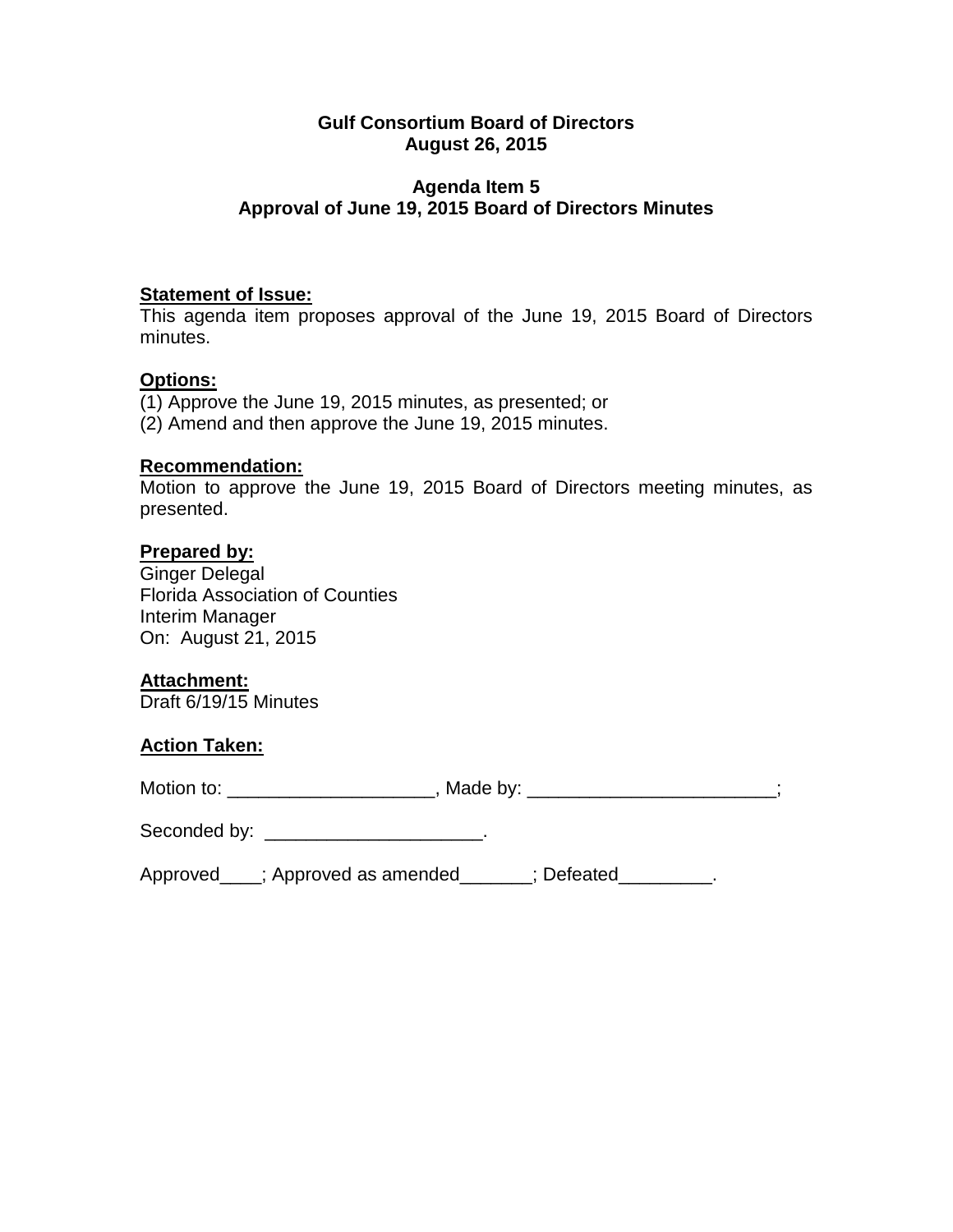# **Gulf Consortium Meeting June 19, 2015, 10:00 a.m. (ET) Sawgrass Marriott 1000 PGA Tour Boulevard Ponte Vedra Beach, St. Johns County, Florida**

**Board Members in Attendance:** Commissioner Mike Thomas (Bay), Commissioner Christopher Constance (Charlotte), Commissioner Scott Adams (Citrus), Mr. Gary McAlpin (Collier), Commissioner Jody Robson (Dixie), Commissioner Grover Robinson (Escambia), Commissioner Cheryl Sanders (Franklin), Commissioner Warren Yeager (Gulf), Commissioner Wayne Dukes (Hernando), Commissioner Betsy Barfield (Jefferson), Commissioner John Meeks (Levy), Mr. Charlie Hunsicker (Manatee), Commissioner George Neugent (Monroe), Commissioner Nathan D. Boyles (Okaloosa), Commissioner Jack Mariano (Pasco), Mr. Andrew P. Squires (Pinellas), Commissioner Rob Williamson (Santa Rosa), Commissioner Charles Hines (Sarasota), Commissioner Jim Moody (Taylor), Mr. David Edwards (Wakulla), Commissioner Sara Comander (Walton) and Mr. Mike Sole.

#### **Agenda Item #1 – Call to Order**

Commissioner Grover Robinson (Escambia) called the meeting to order at 10:01 am (ET).

### **Agenda Item #3 – Public Comment**

Jessica Koelsch - National Wildlife Federation

### **Agenda Item #4 – Approval of March 25, 2015 Minutes**

Commissioner Grover Robinson (Escambia) presented the minutes from the March 25, 2015 meeting of the Gulf Consortium. A motion to approve the minutes was presented by Commissioner George Neugent (Monroe) and seconded by Commissioner Warren Yeager (Gulf).

### **ACTION: APPROVED**

### **Agenda Item #5 – Planning Grant Application Progress Report**

Ms. Ginger Delegal, Interim Manager, gave an overview of the agenda item which included a proposed letter from the Consortium to the Restoration Council requesting an extension of the June 22, 2015 deadline for submission of the planning grant application. Ms. Delegal then introduced Lisa King with Langton Associates who further briefed the Board on the progress of the planning grant application to date. The Board questioned Ms. King on whether the Council would be receptive to the deadline request and Ms. King responded in the affirmative. After further discussion by the Board, a motion to approve the proposed letter to the Restoration Council was made by Commissioner Chris Constance (Charlotte) and seconded by Commissioner George Neugent (Monroe).

### **ACTION: APPROVED**

Ms. Ginger Delegal, Interim Manager, gave a brief overview of the agenda item to the Board explaining the intent of granting interim delegation of authority to the Executive Committee. Commissioner Chris Constance (Charlotte) commented to the Board that the Executive Committee meetings are publicly noticed and could be attended by any Board member should they desire. There being no questions or further comment, a motion to approve was made by Commissioner Mike Thomas (Bay) and seconded by Commissioner Cheryl Sanders (Franklin) to delegate interim authority to the Executive Committee for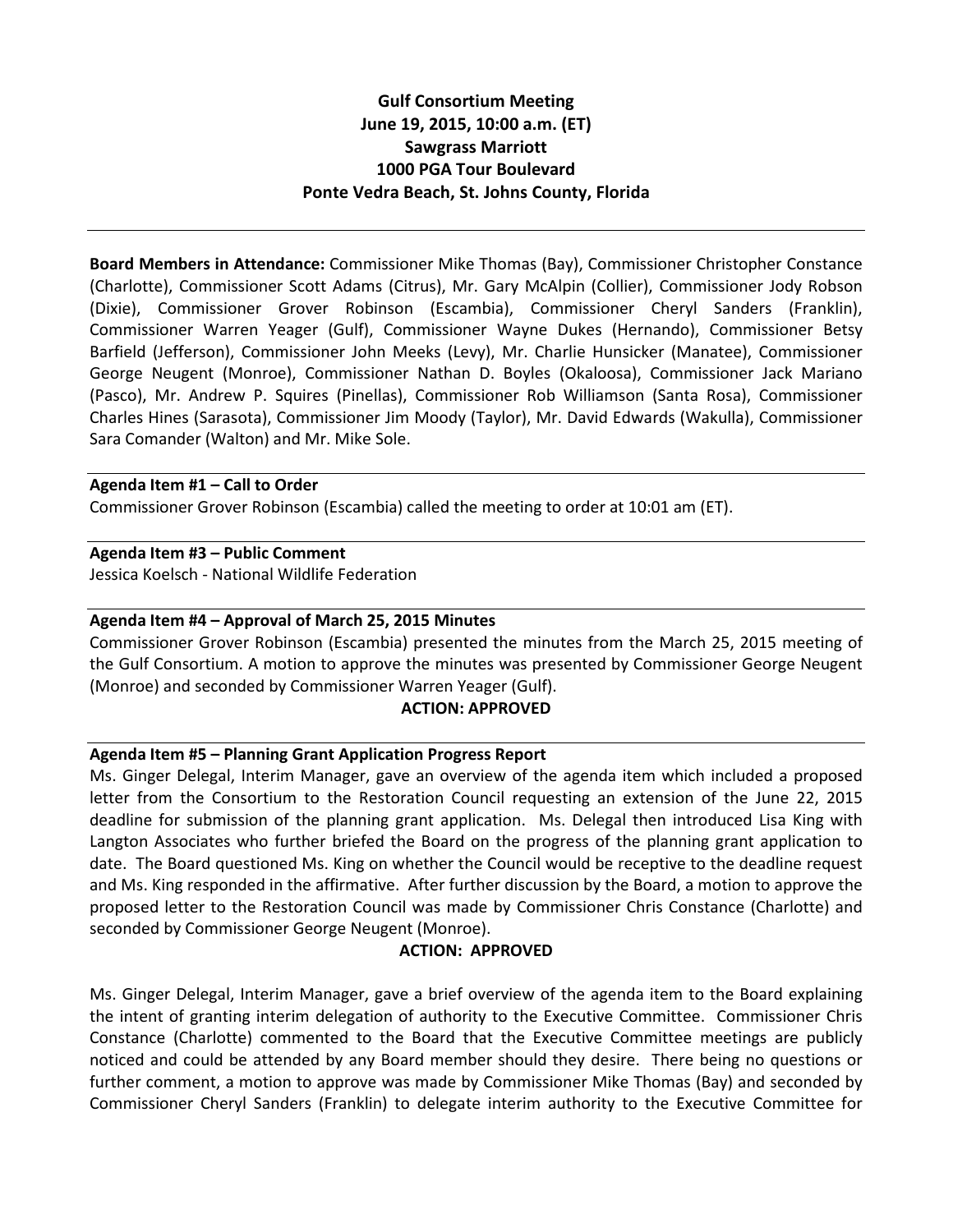approval on any and all submissions of the planning grant application, with the requirement of action reports to the Board at their regularly scheduled meetings.

### **ACTION: APPROVED**

### **Agenda Item #6 – Acceptance of the Evaluation Team Report for Procurement of General Counsel Services and Authorize Negotiation of Contract**

Ms. Ginger Delegal, Interim Manager, presented this agenda item to the Board and introduced Shelly Kelley, Purchasing Director for Leon County, Florida and Chairman of the Evaluation Team, Raymond Sandrock, County Administrator for Charlotte County. The Chairman recognized Ms. Kelley and Mr. Sandrock and disclosed his personal relationship with the law firm of Clark, Partington Hart, Larry, Bond & Stackhouse in that the firm represents his family's estate. Ms. Kelley gave a brief overview of the selection process by the Evaluation Team and the manner in which they arrived at their recommendation. The Board questioned Ms. Kelley and Mr. Sandrock on the initial evaluation versus the personal interviews of the final two firms as well as the rate differential between the two firms. Ms. Kelley and Mr. Sandrock both addressed the Board's questions. There being no further questions or comments by the Board, a motion was made by Commissioner Chris Constance (Charlotte) and seconded by Commissioner Rob Williamson (Santa Rosa), to accept the Evaluation Team's recommendation and authorize the negotiation of a contract with Nabors, Giblin & Nickerson. Said motion passed unanimously.

### **ACTION: APPROVED**

**Agenda Item #7 – Approval of Resolution No. 2015-02 Relating to Fiscal Agent Services and Grant Administration Services**

Ms. Sarah Bleakley, Interim General Counsel, presented to the Board Resolution 2015-02 relating to fiscal agent services and grant management services for consideration and adoption. A brief overview included the Resolution's intent and the recommendation of approval by the Executive Committee. There were no questions or comments by the Board and a motion was made to approve Resolution 2015-02 by Commissioner George Neugent (Monroe) and seconded by Commissioner Betsy Barfield (Jefferson). The motion passed unanimously.

### **ACTION: APPROVED**

### **Agenda Item #8 – Approval of Interlocal Agreement with Leon County Clerk of Court for Fiscal Agent Services**

Ms. Sarah Bleakley, Interim General Counsel, presented this item to the Board and gave an overview of the proposed Interlocal Agreement with the Clerk of the Court for fiscal agent services. There being no questions or comments by the Board, a motion to approve the proposed Interlocal Agreement with the Clerk of the Court for fiscal agent services was made by Commissioner George Neugent (Monroe) and seconded by Commissioner Betsy Barfield (Jefferson). Said motion passed unanimously.

### **ACTION: APPROVED**

## **Agenda Item #9 – Approval of Second Amended Interlocal Agreement with Leon County for Grant Administration Services**

Ms. Sarah Bleakley, Interim General Counsel, presented this item to the Board. There were no questions or comments by the Board, a motion to approve the proposed Second Amended Interlocal Agreement with Leon County for grant administration services was made by Commissioner George Neugent (Monroe) and seconded by Commissioner Betsy Barfield (Jefferson). Said motion passed unanimously.

### **ACTION: APPROVED**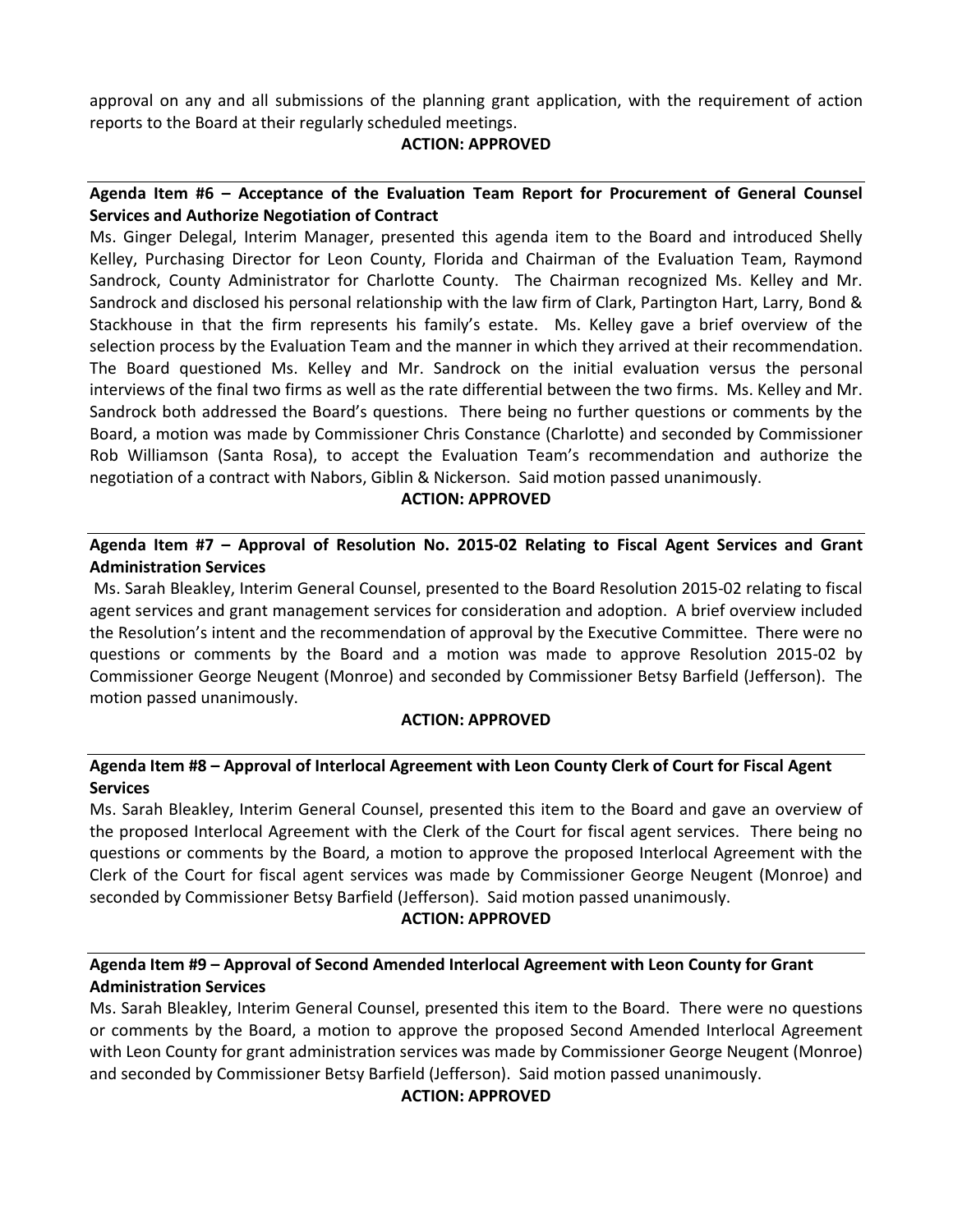### **Agenda Item #10 – Approval of Task Order 3 (Public Involvement Phase I)**

Ms. Ginger Delegal, Interim Manager, presented this item to the Board and gave a brief overview of proposed Task Order 3 and introduced Doug Robison with Environmental Science Associates and Tiffany Busby with Wildwood Consulting for a more detailed overview of Task Order 3 and to respond to questions by the Board. Mr. Robison gave a detailed review of the objectives of Task Order 3 and Ms. Busby presented the proposed goal and objectives of the Goal Setting Workshop to be held on August 26, 2015, including a questionnaire or survey which would be distributed to the Board for response. Questions were posed to Mr. Robison and Ms. Busby ranging from advisory committees, the timeline of events prior to and after the Goal Setting Workshop. The Board also stressed the time sensitivity in distributing the questionnaire/survey. Mr. Robison and Ms. Busby both responded to their respective questions and, there being no further questions or comments by the Board, a motion to approve Task Order 3 was made by Commissioner Mike Thomas (Bay) and seconded by Commissioner Chris Constance (Charlotte). Said motion passed unanimously.

### **ACTION: APPROVED**

### **Agenda Item #11 –Adoption of Purchasing Policy for Management Services – Amendment to Resolution 2015-01**

Ms. Sarah Bleakley, Interim General Counsel, presented to the Board the Purchasing Policy for Management Services (Amended Resolution 2015-01) for consideration and adoption. A brief overview included the Resolution's intent and the recommendation of approval by the Executive Committee. There were no questions or comments by the Board and a motion was made to approve amended Resolution 2015-01 by Commissioner George Neugent (Monroe) and seconded by Commissioner Mike Thomas (Bay). The motion passed unanimously.

### **ACTION: APPROVED**

Ms. Bleakley next presented to the Board the Request for Proposals for Management Services for consideration and approval. A brief overview included the RFP's intent and composition of the Evaluation Team which will be comprised of five (5) members including a representative from DEP, a county attorney from the 8 disproportionately impacted counties, a county attorney from the remaining 15 counties, a county manager from the 8 and a county manager from the 15 counties. Ms. Bleakley also mentioned that the proposed RFP contained a scrivener's error in that the date for release was to be June 23, 2015 and not June 22, 2015. There being no questions or comments by the Board, a motion was made to approve the Request for Proposals for Management Services and composition of the Evaluation Team, with the amendment of the date, by Commissioner Sara Comander (Walton) and seconded by Commissioner Jack Mariano (Pasco). The motion passed unanimously.

### **ACTION: APPROVED**

### **Agenda Item #12 –Adoption of Resolution 2015-03 Relating to Clean Water Act Fine Parity**

Chairman Grover Robinson (Escambia) turned the meeting over to Commissioner Warren Yeager (Gulf) to present to the Board the proposed Resolution 2015-03 related to the Clean Water Act Fine Parity. The Chairman also recognized former U.S. Representative Steve Southerland. A brief discussion ensued by the Board including Mr. Sole who questioned the necessity of this resolution and its purpose in relation to developing the state expenditure plan. Commissioner Chris Constance (Charlotte) requested that it be forwarded to all of Florida's congressional delegation. There being no questions or further comments, a motion was made to adopt Resolution 2015-03 with the amendment to add all of Florida's congressional delegation by Commissioner Jack Mariano (Pasco) and seconded by Commissioner Mr. Charlie Hunsicker (Manatee). The motion passed unanimously.

### **ACTION: APPROVED**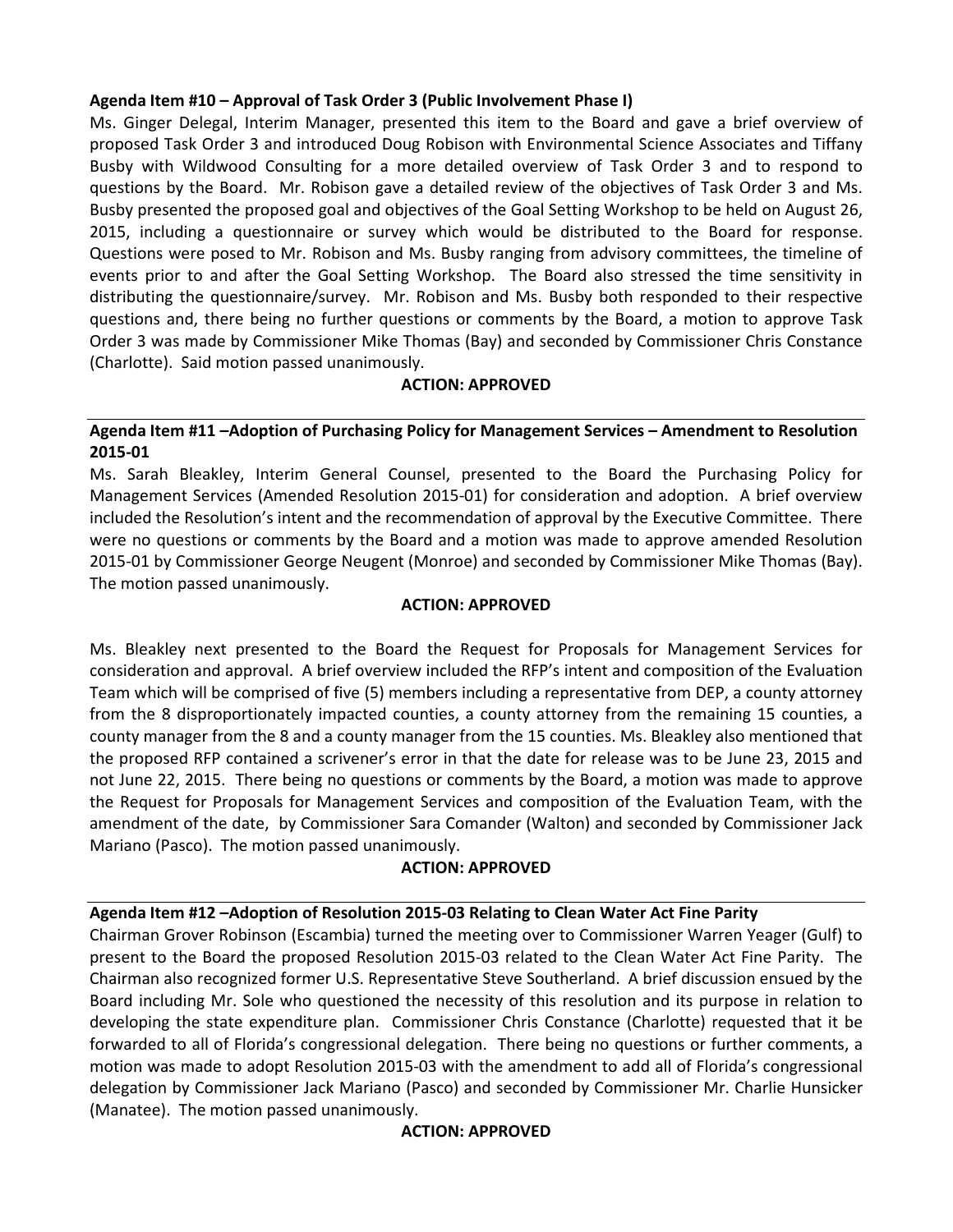### **Agenda Item # 13 - Interim Manager's Report**

Ms. Ginger Delegal, Interim Manager, updated the Board on Deepwater Horizon Restoration Partners activities since March, 2015. Ms. Delegal announced that the Restoration Council had formally approved Florida's Planning State Expenditure Plan and congratulated the Board on its efforts in that regard. Ms. Delegal further stated that Consortium staff continues to meet regularly with the Governor's Office as well as DEP. There were no questions or comments by the Board and no action was required.

Lastly, Ms. Delegal gave a brief overview of the project management briefing agenda item and introduced Doug Robison with Environmental Science Associates who gave a detailed update to the Board on the development of the State Expenditure Plan. Discussion by the Board ensued on water projects, scientific updates on the Gulf's status and water quality items to be addressed. No action was required.

#### **Agenda Item #14 – New Business**

The Chairman recognized retiring FAC Executive Director Chris Holley and thanked him for his work on the Consortium. Mr. Holley addressed the Board thanking them for their work.

#### **Agenda Item #15 – Public Comment**

Darryl Boudreaux, Eustary Programs Janet Bowman, The Nature Conservancy

### **Agenda Item #16 – Upcoming 2015 Meetings**

The next meeting of the Consortium Board of Directors will be held on August 26, 2015 at 9:00 am ET at the Hilton, St. Petersburg Bayfront in Pinellas County. The Goal Setting Workshop will begin immediately following the adjournment of the Board meeting.

### **Agenda Item #17 – Adjournment**

There being no further business, the Board adjourned at 11:26 am (ET).

Respectfully submitted,

Grover Robinson Chairman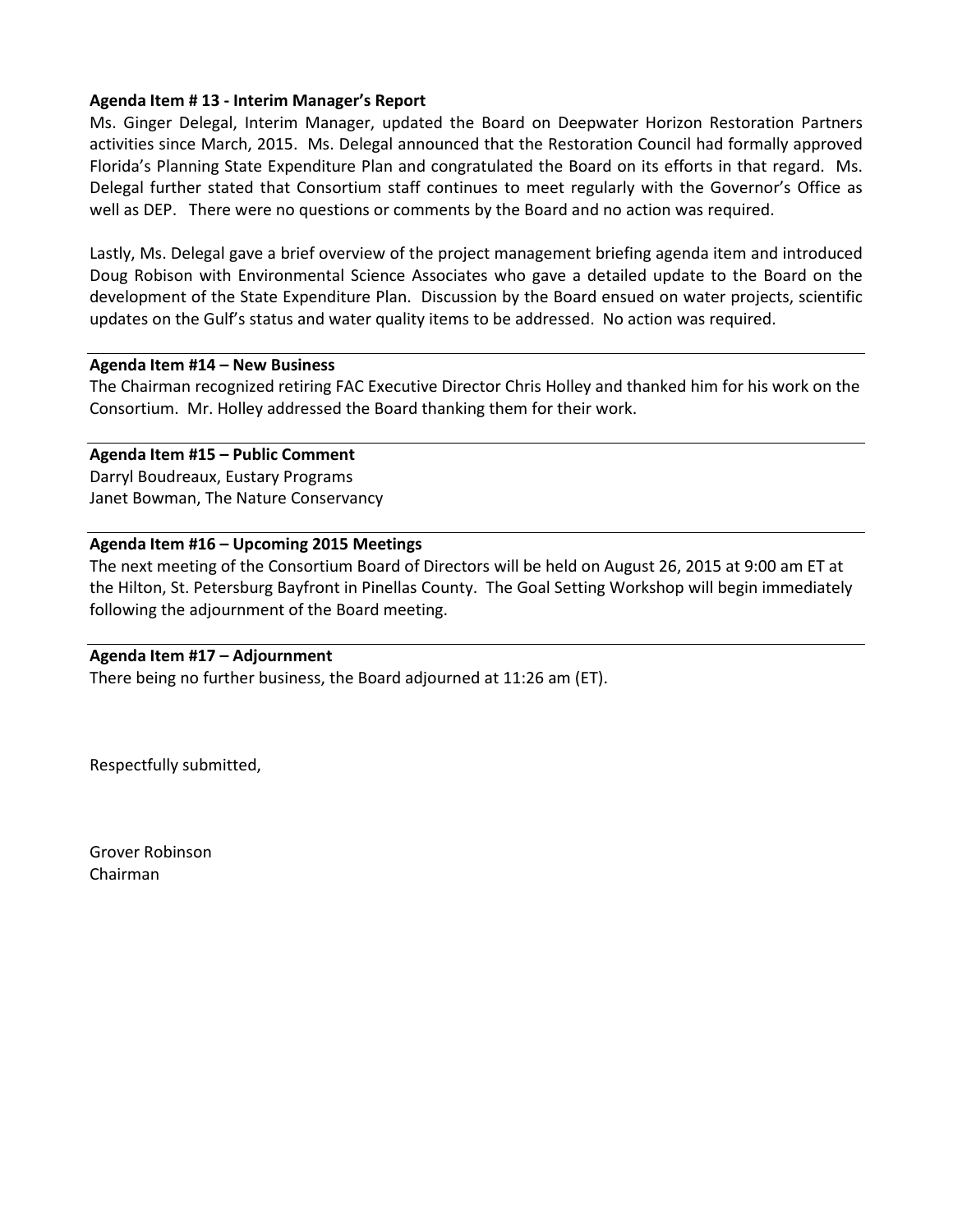## **Agenda Item 6 Project Management Briefing: Development of SEP**

### **Executive Summary:**

This agenda item provides a brief update on the activities of the ESA Consultant Team since the June 19, 2015 Gulf Consortium meeting.

## **Background:**

Since the June 19, 2015 Gulf Consortium meeting the ESA Consultant Team has focused on preparing for the August 26 Goal Setting Workshop and communicating with the Consortium members.

As part of its Initial Comprehensive Plan, the Restoration Council has developed goals, objectives, and guiding principles to guide the selection of projects, programs and activities to be funded under the Council Funded Component (Pot #2) and Spill Impact Component (Pot #3) of the RESTORE Act. While the Florida State Expenditure Plan (FSEP) must be consistent with the Council's goals and objectives, there is flexibility to accommodate Florida-specific priorities. The anticipated outcome of this workshop will be a compilation of Florida-specific goals and objectives that represent the consensus of the Gulf Consortium. These goals and objectives will be used by the ESA Consultant Team as the framework for the development of the FSEP. In addition, these goals and objectives will be presented back to the Consortium Board, in a written form, for the Board's final review and approval at its November 18 meeting.

In developing Florida-specific goals and objectives it is important that the Consortium members openly discuss and debate two fundamental questions with regard to the priority distribution of Spill Impact Component funds: what should the money be spent on, and on where should it be spent? Addressing these questions early on will help set the stage for the development of both goals and objectives, as well as setting future criteria for sorting, evaluating and ranking eligible projects, programs and activities proposed for consideration.

Following the June 19, 2015 Gulf Consortium meeting, the ESA Consultant Team prepared and distributed a questionnaire and supporting informational materials to the Consortium members to express their individual thoughts and opinions on the two fundamental questions as well as other related matters. Following the distribution of the questionnaire, the consultant team conducted follow-up telephone interviews with each Consortium member to further discuss their responses and opinions. The questionnaire responses were compiled and analyzed, and the results will be presented at the workshop to set the stage for the day's discussion.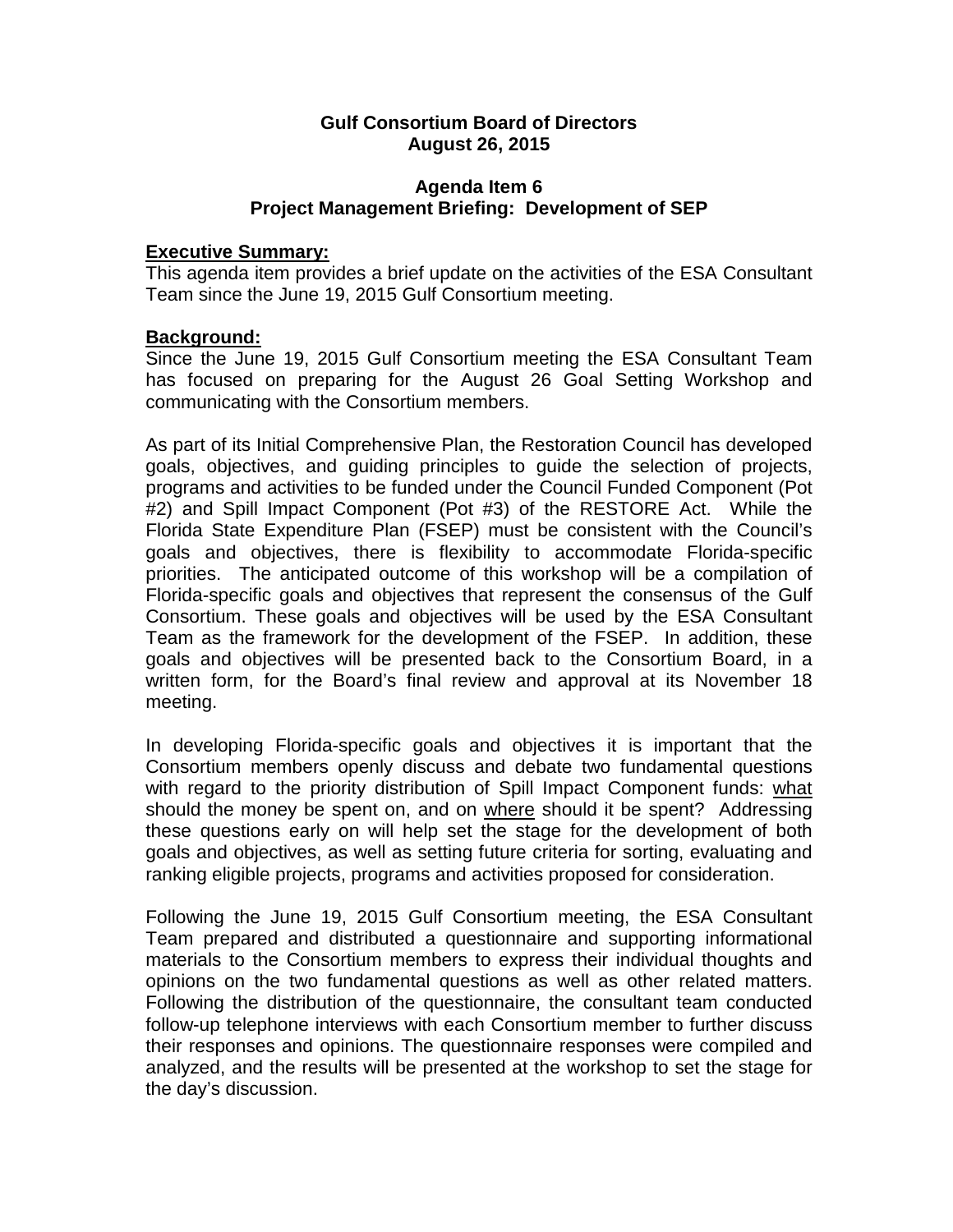Responses to the questionnaire and follow-up interviews were excellent and productive. Only one questionnaire was returned incomplete, and one Board member was not available for a follow-up interview due to being out of the country on vacation. In addition to the questionnaire activity, the consultant team continued to schedule and conduct face to face meetings with Consortium members.

The Executive Committee, at its meeting of August 20, 2015, approved the attached agenda for the Goal Setting Workshop scheduled for August 26, 2015 in Pinellas County. The Workshop is being facilitated by Tiffany Busby with Wildwood Consulting. Her short bio is attached for reference.

### **Analysis**

None.

## **Options:**

This agenda item is informational only. No action required.

# **Fiscal Impact:**

None

## **Recommendation:**

No Board action is required.

## **Attachments:**

8/26 Workshop Agenda. Tiffany Busby Bio.

# **Prepared by:**

Ginger Delegal Florida Association of Counties Interim Manager On: August 21, 2015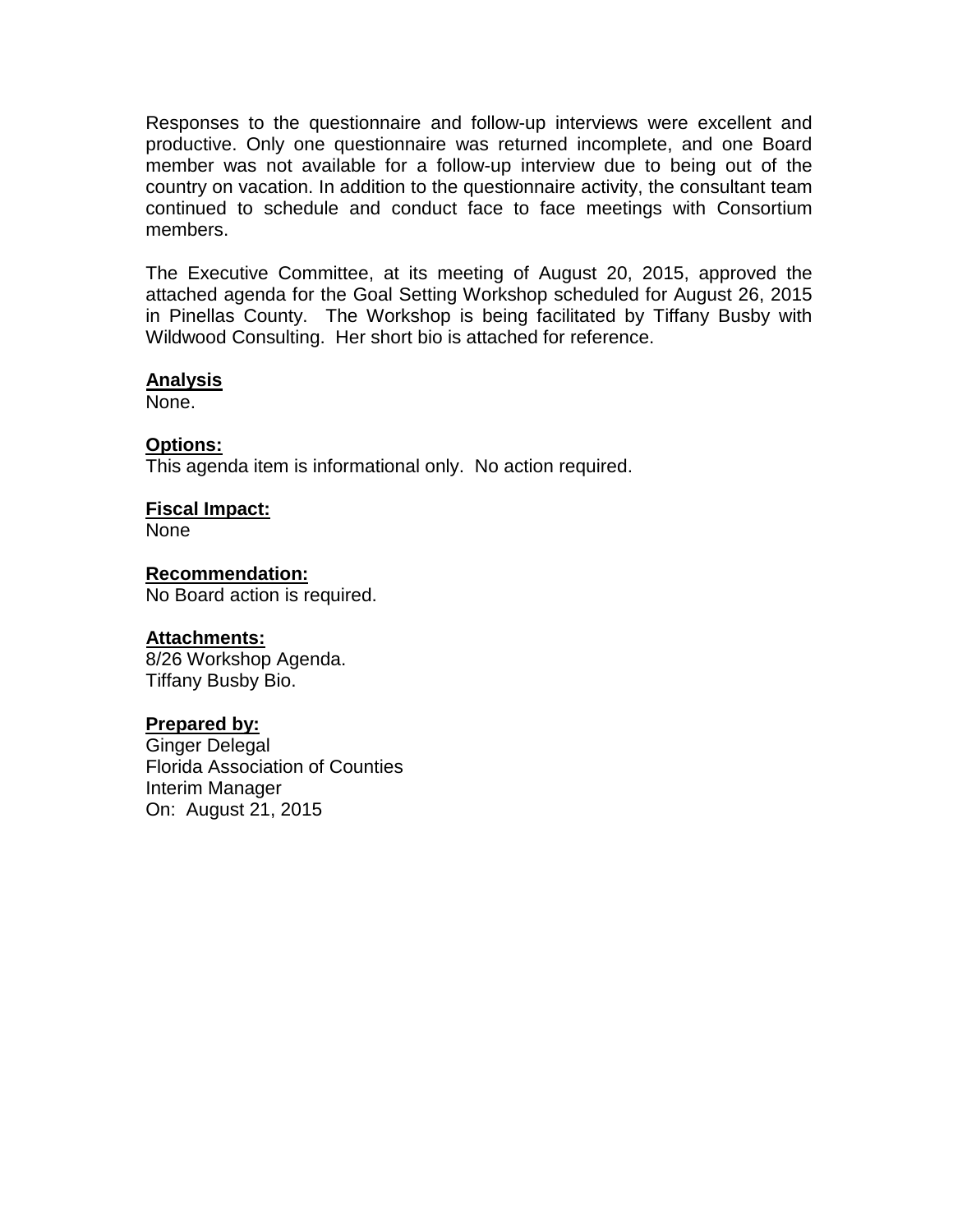

**AGENDA FLORIDA GULF CONSORTIUM GOAL SETTING WORKSHOP WEDNESDAY, AUGUST 26, 2015**

**9:00 AM – 10:00 AM Business Meeting 10:00 AM – 10:15 AM Break 10:15 AM – 10:30 AM Review of Workshop Goals and Productivity Rules** • Discussion Format • Productivity Rules • Workshop Goals • Future Topics For Discussion (but not today) **10:30 AM – 11:45 AM 10:30 AM – 10:55 AM 10:55 AM – 11:20 AM Presentations** (15 minute presentations/10 minutes for questions) *Summary of Tentative Deepwater Horizon Oil Spill Settlement* – Doug Robison, Environmental Science Associates and Mike Langton, Langton Associates o RESTORE Act (Clean Water Act fines) ■ Breakdown by RESTORE Act Pots ■ Breakdown by Gulf States ■ Payment Schedule o Natural Resource Damages o Economic Damages o Local Claims o Potential Leveraging Opportunities *Summary of Other Ongoing Gulf Restoration Projects and Planning Activities in Florida--*Phil Coram, Florida Department of Environmental Protection and Kelly Samek, Florida Fish and Wildlife Conservation Commission o On-Going Restoration Projects to Date NRDA NFWF  $-MOEX$ o Restore Pot 2 – Council Draft Funded Priorities List (FPL) Review of proposed projects Gulf-wide Review of Florida-specific projects Schedule for final FPL o NFWF – Florida Gulf Environmental Benefit Fund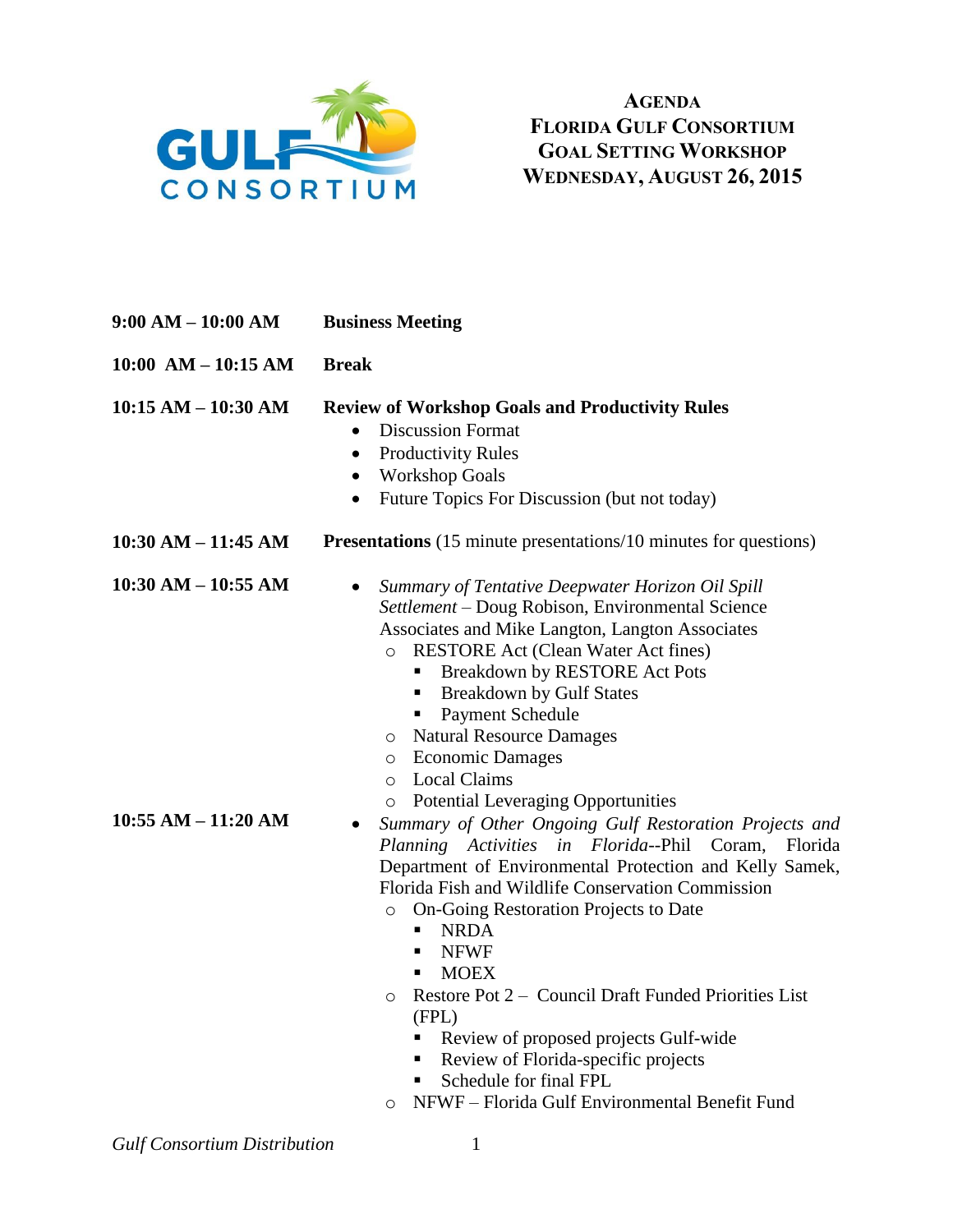Restoration Strategy

**Mission and focus** 

*Review of State Expenditure Plan Requirements and* 

- Planning process
- Schedule

*Allowable Uses for Pot 3 Funds—*Doug Robison, Environmental Science Associates and Ann Redmond, Brown and Caldwell o Legal and Review Requirements of State Expenditure Plans o Council Goals and Objectives o Eligible Projects, Programs and Activities for Pot 3 o Infrastructure Limitation o Summary of Projects Included in the DEP Project Portal **11:45 AM – 12:15 PM Break for Box Lunch Distribution 12:15 PM -- 12:45 AM Summary of Questionnaire Results** • Outcomes • Gulf Council Goals & Objectives • Types of Projects • Geographic Distribution of Projects **12:45 PM – 1:30 PM Discussion on Florida Goals and Objectives** • BP Settlement Implications • Review Draft Florida Goals Discuss Primary and Secondary Considerations Discuss Any Additions Under Consideration Document Any Consensus Reached • Review Draft Florida Objectives Discuss Primary and Secondary Considerations Discuss Any Additions Under Consideration

Document Any Consensus Reached

**11:20 AM – 11:45 AM**

### **1:30 PM – 2:45 PM Geographic Distribution of Projects**

- Reminder of Survey Responses
- Facilitator's Summary/Suggestions
- Consensus Discussion: Should geography be a primary consideration in Florida's plan?
- Consensus Discussion: Should a portion of the funding be allocated to each county or coastal watershed?
- Consensus Discussion: Should the disproportionate counties receive more of the funding?
- Document Any Consensus Reached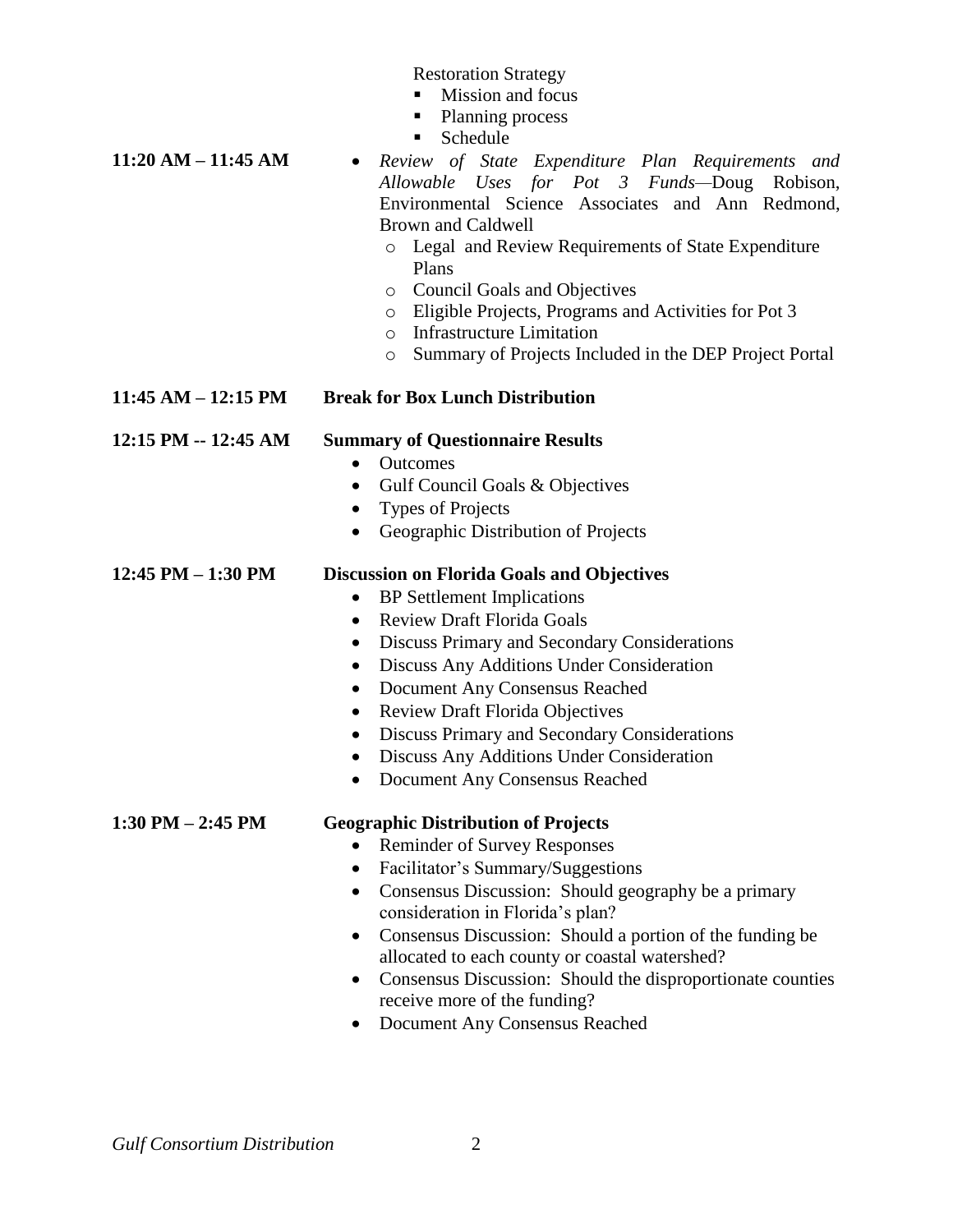| $2:45$ PM $-3:00$ PM | <b>Break</b>                                                                                                                                                                                                                                                                                                                                                                                                                                                                                                                                             |  |  |  |  |
|----------------------|----------------------------------------------------------------------------------------------------------------------------------------------------------------------------------------------------------------------------------------------------------------------------------------------------------------------------------------------------------------------------------------------------------------------------------------------------------------------------------------------------------------------------------------------------------|--|--|--|--|
| $3:00$ PM $-4:15$ PM | <b>Economic and Environmental Projects</b><br><b>Reminder of Survey Responses</b><br>$\bullet$<br>Facilitator's Summary/Suggestions<br>$\bullet$<br>Consensus Discussion: Do we need to define allocations for<br>$\bullet$<br>either economic development or environmental projects?<br>Consensus Discussion: Should some Pot 3 funding be<br>$\bullet$<br>designated to study the long term threat/impact of oil<br>remaining in the Gulf and/or other rigs that may have similar<br>structural issues?<br>Document any Consensus Reached<br>$\bullet$ |  |  |  |  |
| $4:15$ PM $-5:00$ PM | <b>Wrap Up and Public Comments</b><br>Facilitator's Summary<br>Feedback<br>$\bullet$<br>Chairman's Comments<br>$\bullet$<br><b>Public Comments</b>                                                                                                                                                                                                                                                                                                                                                                                                       |  |  |  |  |
| 5:00 PM              | Adjourn                                                                                                                                                                                                                                                                                                                                                                                                                                                                                                                                                  |  |  |  |  |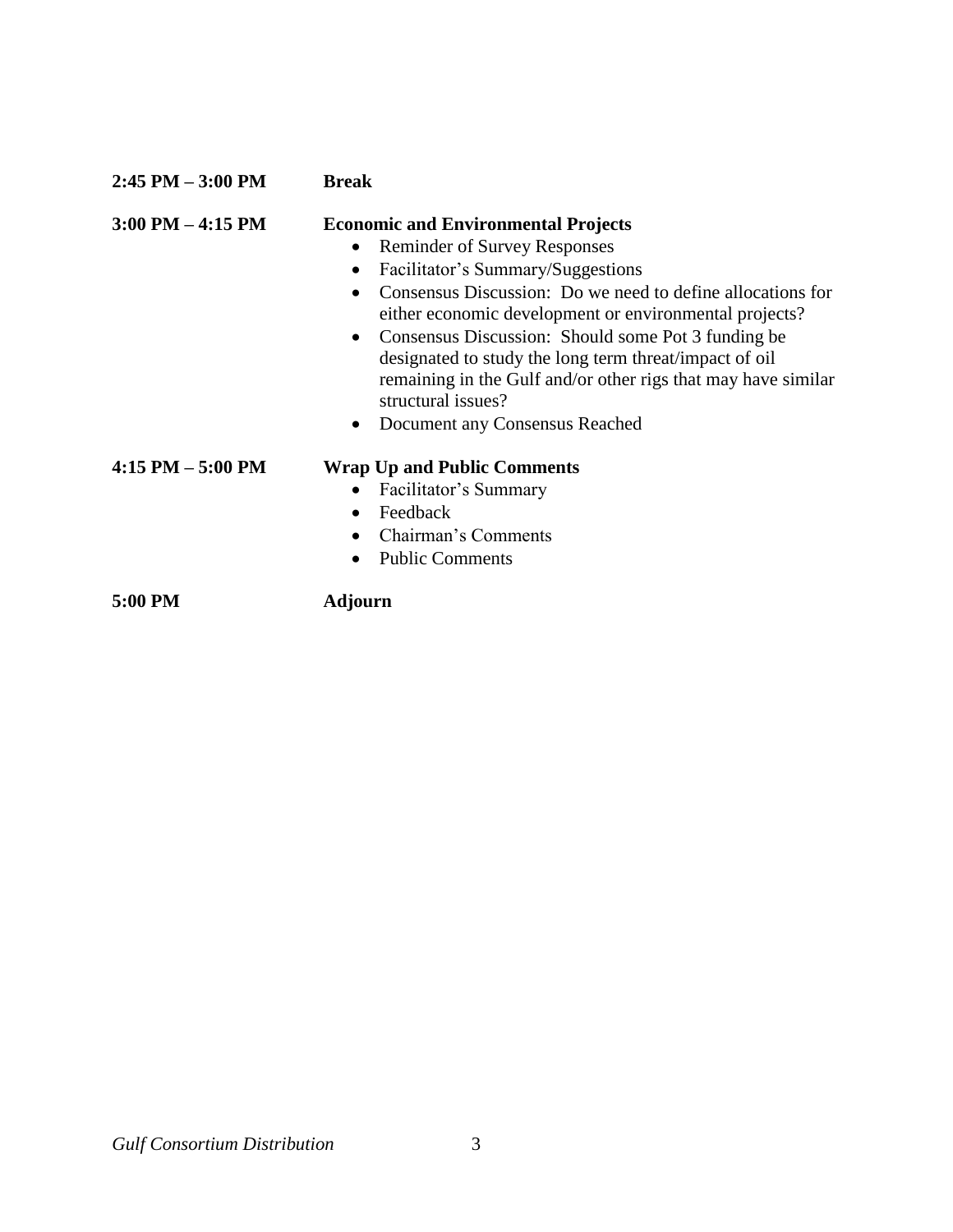# **Biography of Tiffany L. Busby**

Tiffany Busby has facilitated committees and meetings related to natural resource-related plans throughout Florida. Prior to starting Wildwood Consulting in 2000, Tiffany was the Director of the Charlotte Harbor National Estuary Program where she facilitated the creation of the original Comprehensive Conservation and Management Plan (CCMP) for Charlotte Harbor which includes the Peace and Myakka River basins as well as Lemon Bay, the tidal Caloosahatchee River, and Estero Bay. As the Manager of the Georgia Coastal Management Program in Brunswick, Georgia from 1996-1998 she drafted the state's Coastal Zone Management Plan and facilitated the state's Coastal Advisory Committee.

For the past 15 years with Wildwood Consulting, Tiffany has facilitated numerous planning efforts involving local governments including 18 basin management action plans (BMAPs) implementing water quality standards for various Florida watersheds and springsheds as well as the 2008 Lower St. Johns River SWIM Plan. In 2011, Tiffany was an invited speaker at the National Academies of Science, Natural Research Council *Committee on the Review of EPA's Economic Analysis of Final Water Quality Standards for Nutrients for Lakes and Flowing Waters in Florida*.

She is currently elected the Vice President of the Florida Stormwater Association (FSA) and is the past chair of the FSA Legislative and Agency Relations Committee. Tiffany has a Master's Degree from the Duke University School of the Environment and a Bachelor's Degree in Business Administration from the University of Texas at Austin.

Tiffany can be reached at  $TLBusby@widwoodcosulting.net$  or at  $904-797-2721$ .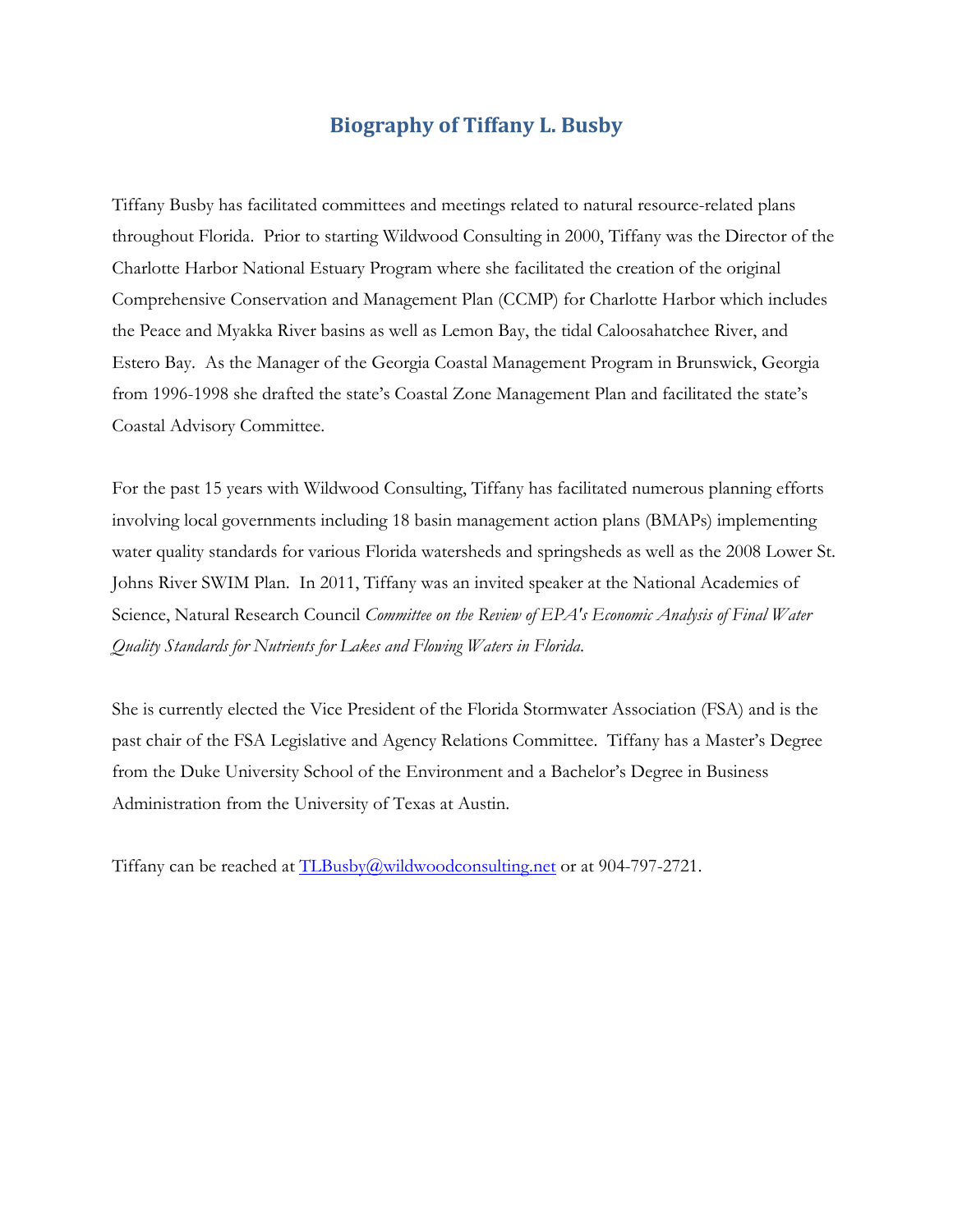## **Agenda Item 7 Planning Grant Application Report**

## **Executive Summary:**

Discuss the progress in preparing the Planning Grant Application for submission to the Restoration Council.

## **Background:**

The Planning State Expenditure Plan was submitted to the Restoration Council for approval by the Governor on April 2, 2015. The Council had a 60-day review period. On May 21, 2015, the Council formally approved Florida's Planning State Expenditure Plan.

Langton Associates, a part of the ESA Consultant Team has been working to prepare the planning grant application for the Consortium's review and approval. Currently, the total request for the grant is \$4,851,525.00, over a planning horizon that extends back from August 22, 2014 (pre-award costs), forward two (2) years, to September 30, 2017. A detailed breakdown of a proposed budget plan was included in the PSEP, approved by the Consortium Board and the Restoration Council. Currently, Langton is working with the Restoration Council staff on behalf of the Gulf Consortium in an iterative, progressive application process.

On July 1, 2015, the Consortium received correspondence from the Council waiving the 30-day deadline for submission of the planning grant application, agreeing to the collaborative process of reviewing documents and providing assistance so the planning grant application approval is achieved and noting the request for the process to be completed and approved by September 30, 2015.

Council staff provided an extensive list of documents to be reviewed and Consortium staff began uploading documents to a sharable drive, Google Drive. Once all documents requested were uploaded, a conference call was held on August 7, 2015 during which the Restoration Council staff provided helpful guidance for the next iteration.

In addition, Consortium staff has been working with Langton Associates to obtain the Consortium's registration on grants.gov. The first two steps are complete.

Once the application is approved, the Consortium and the Council will negotiate and enter into a grant agreement. The grant will be funded thereafter.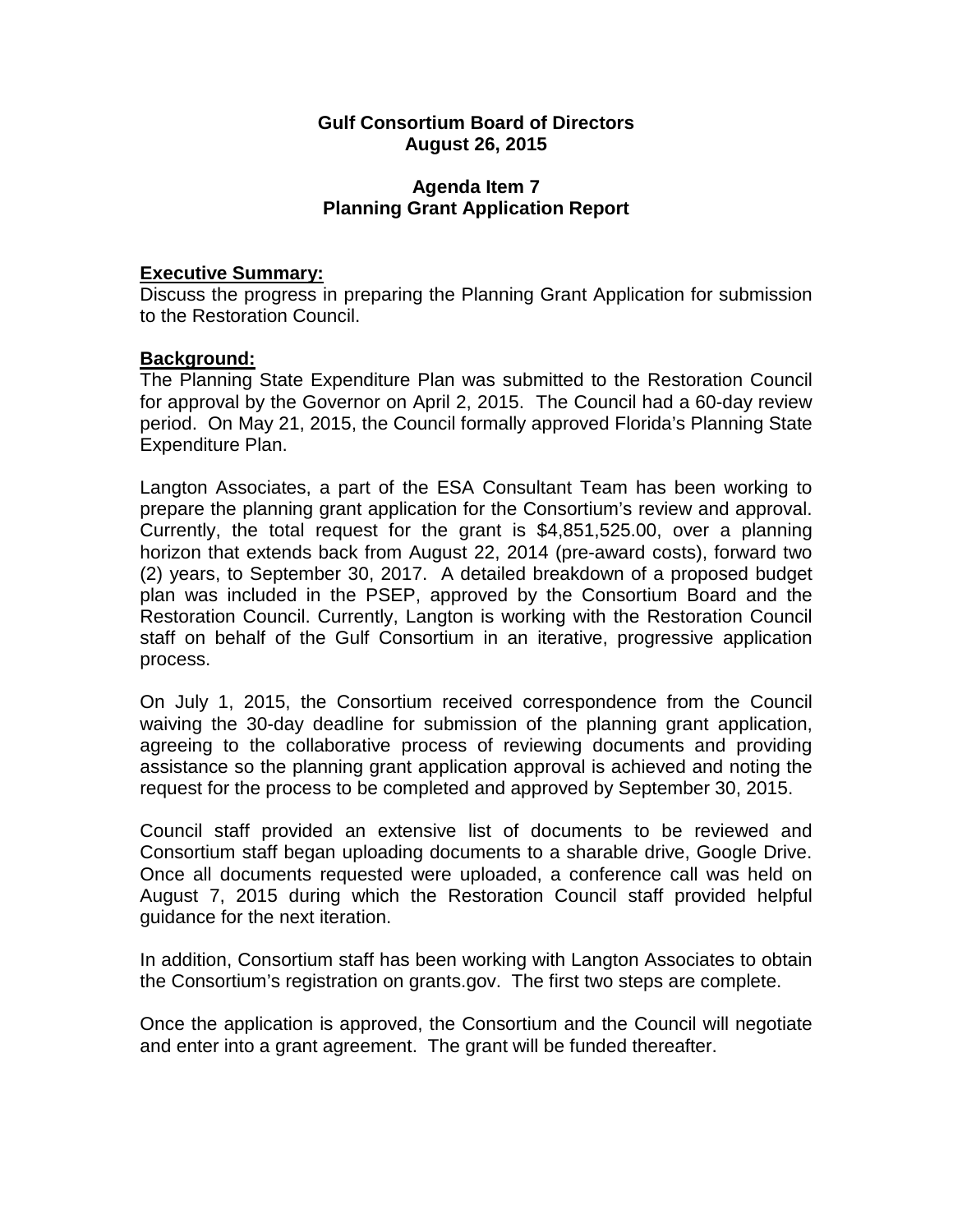## **Fiscal Impact:**

Under Task Order 1, ESA agreed to develop the PSEP and the preparation of a grant application for planning funds. Task Order 1 provides that payment to ESA is contingent upon the receipt of federal planning grant monies. Upon receipt of those funds, ESA will be paid \$15,000 for its services for the planning grant application preparation, and \$35,980 when the Council approves the grant, for a total of \$50,980.

## **Options:**

This agenda item is informational only. No action required.

## **Attachments:**

None.

### **Recommendation:**

No action is required at this time.

## **Prepared by:**

Ginger Delegal Florida Association of Counties Interim General Manager On: August 21, 2015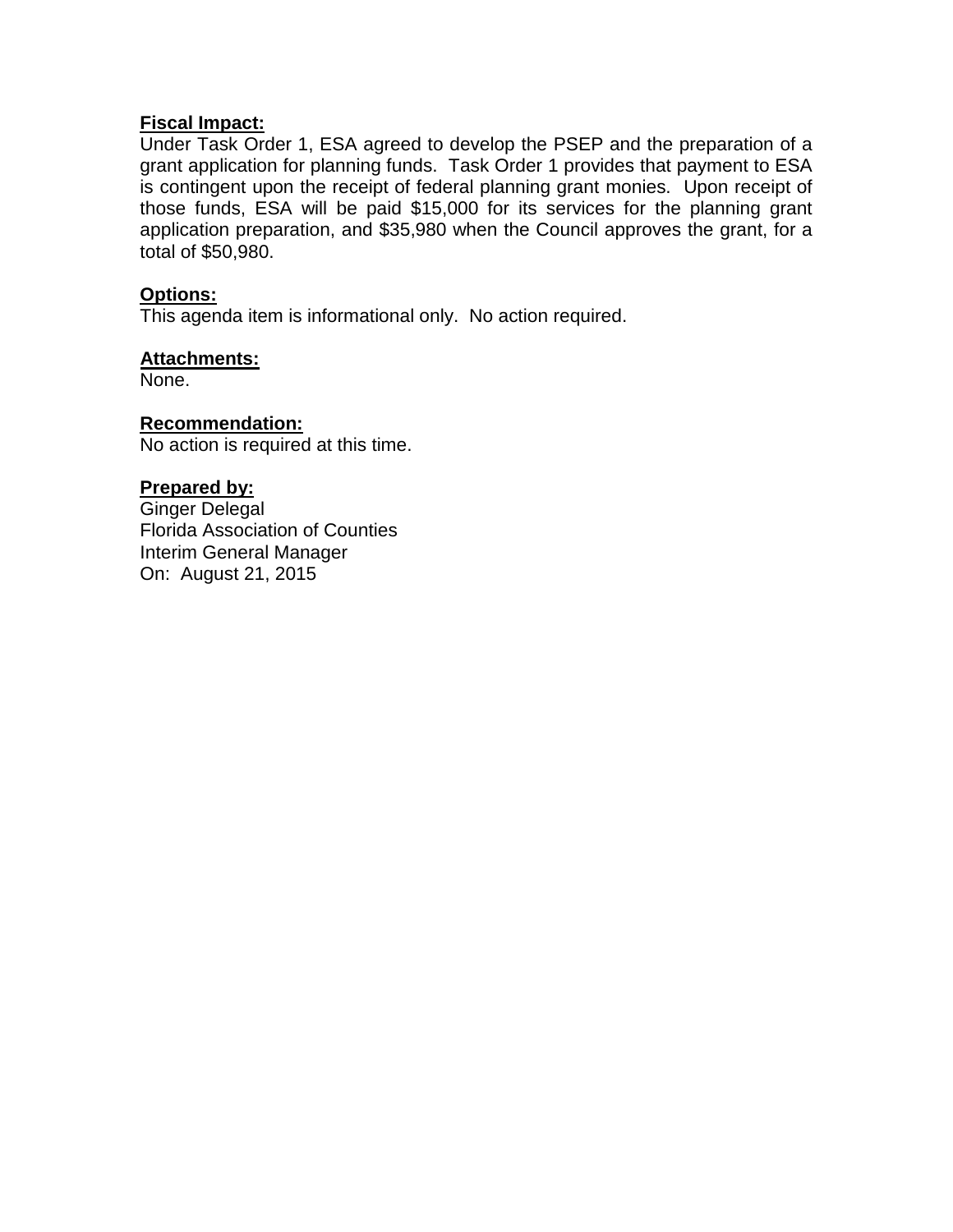## **Agenda Item 8 Adoption of the Budget for FY 2015/16**

## **Executive Summary:**

Seeking approval of the FY 2015/16 Budget for the Gulf Consortium and the county allocations for FY 2015/16.

# **Background:**

The proposed budget for 2015/2016 will be a continuation of the transition budget that was adopted for 2014/15 by the Gulf Consortium. This budget is intended to provide the Interim Manager (Florida Association of Counties), the General Counsel (Nabors, Giblin & Nickerson, P.A.), and the Consortium Board with minimal resources to support the continued operation of the Gulf Consortium.

# **Analysis:**

The planning grant application process for the Consortium's costs in developing the State Expenditure Plan is underway. However, preliminary indications are that many of the operational costs of the Gulf Consortium will not be eligible for funding through the grant. For the costs that are eligible, to the extent that they are "indirect" or "administrative" they are subject to a 3% cap, applied to the grant award (e.g., 3% of \$4.8 million is \$144,000). To the extent that costs, currently funded by the Consortium's budget are lawfully allocated as "direct" or "program" costs of the grant itself, they are reimbursable at significantly higher levels by the grant. The determination of these allocations, particularly as related to the General Counsel contract and the Interim Manager contract will be uncertain for a while.<sup>[1](#page-18-0)</sup> Accordingly, for the Consortium to continue to operate, the county contributions will need to continue during 2015/16. Therefore, the Interim Manager is proposing a continuation of the transition budget from 2014/15, with minor changes.

- The county allocations will remain the same. That spreadsheet is attached hereto. The counties will be invoiced, in two equal installments in October 2015 and in March 2016.
- The \$7500 grants writer budget item from 2014/15 will roll over to 2015/16 and be added to an additional \$7500 for 2014/15, amounting to a full \$15,000 item for the grants writer to assist in obtaining planning grants for the Gulf Consortium's work in developing the State Expenditure Plan.
- A \$7500 expenditure item has been added to the Meeting and Travel Expenses Line Item. This \$7500 is added to the 2014/15 amount of \$8,550, for a total of \$16,050 in this item. This item will be used to fund meeting room rentals, AV

<span id="page-18-0"></span> $1$  The contract with the ESA Consultant Team for the development of the SEP appears at this point to be more favorably certain.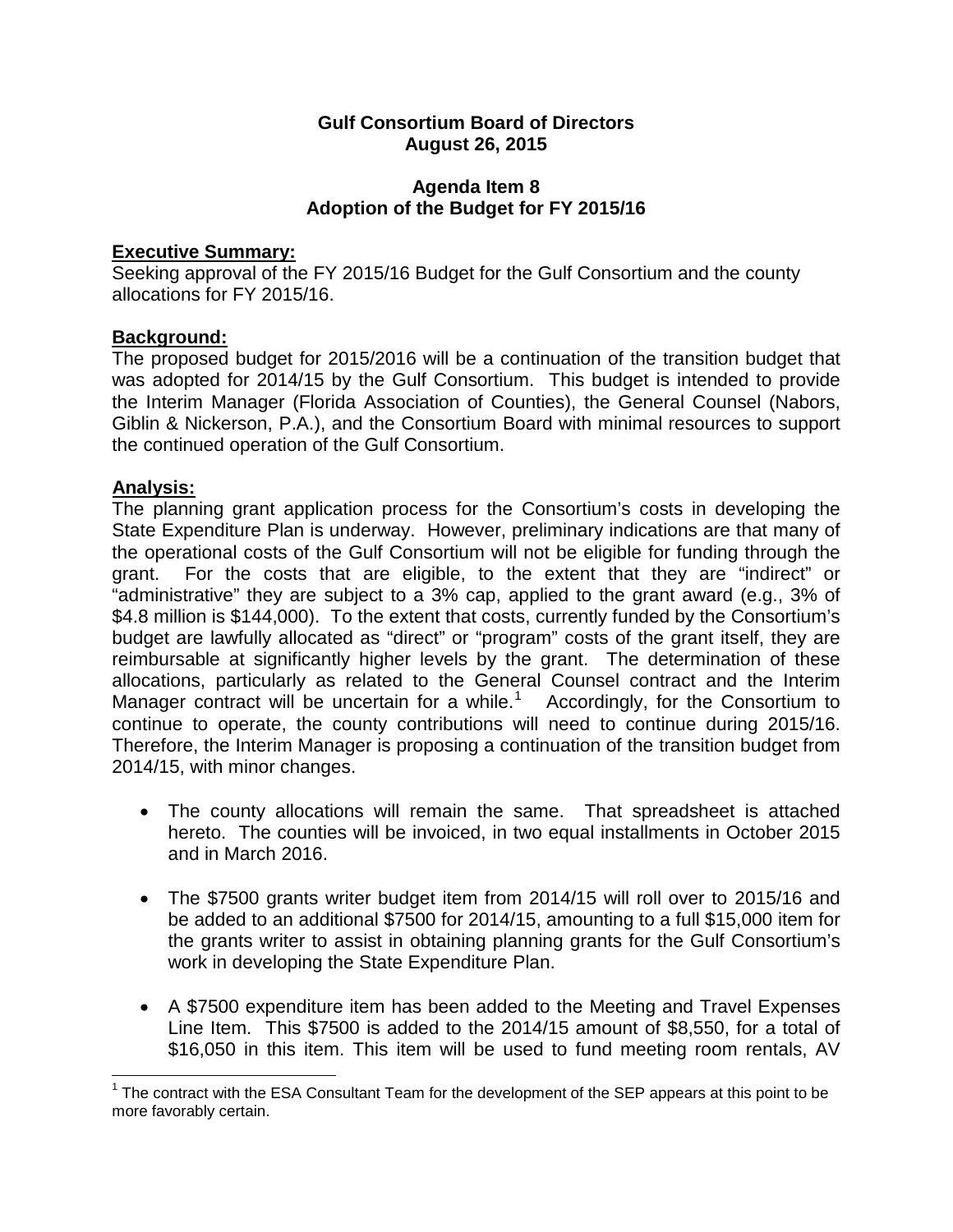needs, and travel expenses of the General Counsel and Interim Manager for Consortium meetings.

• All other revenue and expenditure items remain the same as 2014/2015.

The Board should anticipate that when the process for obtaining planning grant funds is finalized that a budget amendment may be necessary during FY 2015/16.

The Executive Committee is recommending adoption of the Gulf Consortium Budget and the county allocations as attached for FY 2015/16.

### **Options:**

(1) Approval of the FY2015/16 proposed budget and county allocation amounts;

(2) Provide other direction.

### **Fiscal Impact:**

As indicated in the county allocations and proposed budget that is attached for FY 2015/16. The total proposed budget is \$155,050.

### **Attachments:**

Proposed Annual Budget 2015/16. Adopted Budget to Actual 2014/15. Cash Flows Statement 2014/15. Expense Register Detail 2014/15. Gulf Consortium FY 2015/16 Allocations.

### **Recommendation:**

Board approval of the proposed 2015/2016 budget and county allocation amounts.

### **Submitted By:**

Ginger Delegal Florida Association of Counties Interim General Manager On: August 21, 2015

## **Action Taken:**

| Motion to: | Made by: |
|------------|----------|
|            |          |

| Seconded by: |  |
|--------------|--|
|              |  |

Approved\_\_\_\_; Approved as amended\_\_\_\_\_\_\_; Defeated\_\_\_\_\_\_\_\_\_.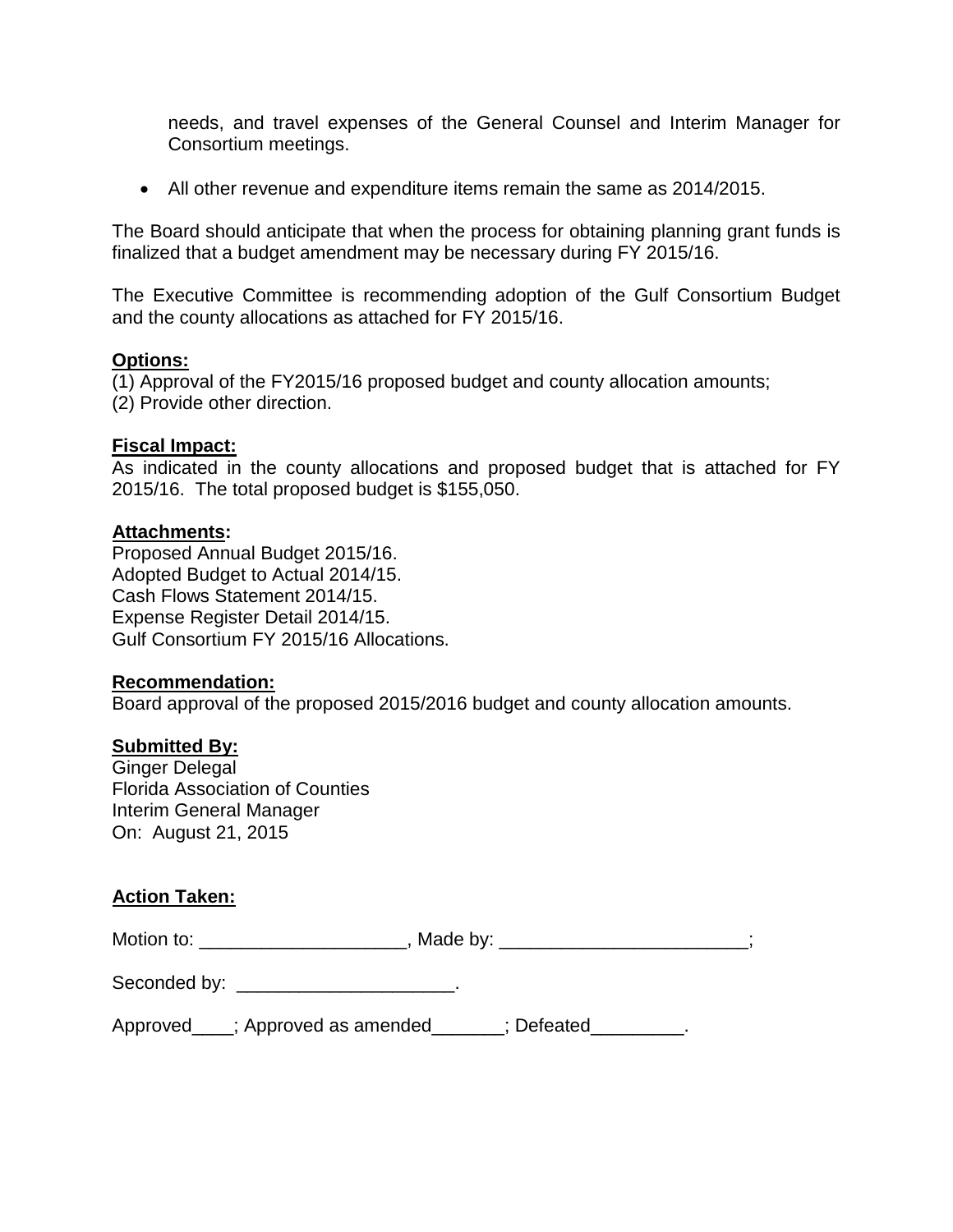# **Gulf Consortium Proposed Annual Budget October 1, 2015 - September 30, 2016**

| <b>Revenues</b>                            | <b>Proposed</b><br><b>Budget</b><br><b>FY2016</b> | <b>Adopted</b><br><b>Budget</b><br><b>FY2015</b> | Projected<br><b>Actuals</b><br><b>FY2015</b> |
|--------------------------------------------|---------------------------------------------------|--------------------------------------------------|----------------------------------------------|
|                                            |                                                   |                                                  |                                              |
| Interim County Funding                     | 140,050                                           | 140,050                                          | 140,050                                      |
| Cash Carryforward*                         | 15,000                                            | 7,500                                            |                                              |
| <b>Total Revenues</b>                      | 155,050                                           | 147,550                                          | 140,050                                      |
| <b>Disbursements</b>                       |                                                   |                                                  |                                              |
| Consulting-Administration                  | 60,000                                            | 60,000                                           | 60,000                                       |
| Consulting-Legal & Expenses                | 60,000                                            | 60,000                                           | 60,000                                       |
| Meeting and Travel Expenses*               | 16,050                                            | 8,550                                            | 8,550                                        |
| <b>Miscellaneous</b>                       | 1,000                                             | 1,000                                            | 1,000                                        |
| <b>Annual Audit</b>                        | 3,000                                             | 3,000                                            | 3,000                                        |
| Grant Writer*                              | 15,000                                            | 15,000                                           |                                              |
| <b>Total Disbursements</b>                 | 155,050                                           | 147,550                                          | 132,550                                      |
| <b>Revenues Over (under) Disbursements</b> |                                                   |                                                  | 7,500                                        |

*Cash Carryforward:*

*Cash Carryforward amount of \$15,000 is comprised of unused funds from FY2014 and FY2015; Funds split equally between GrantWriter and Meeting & Travel Expenses*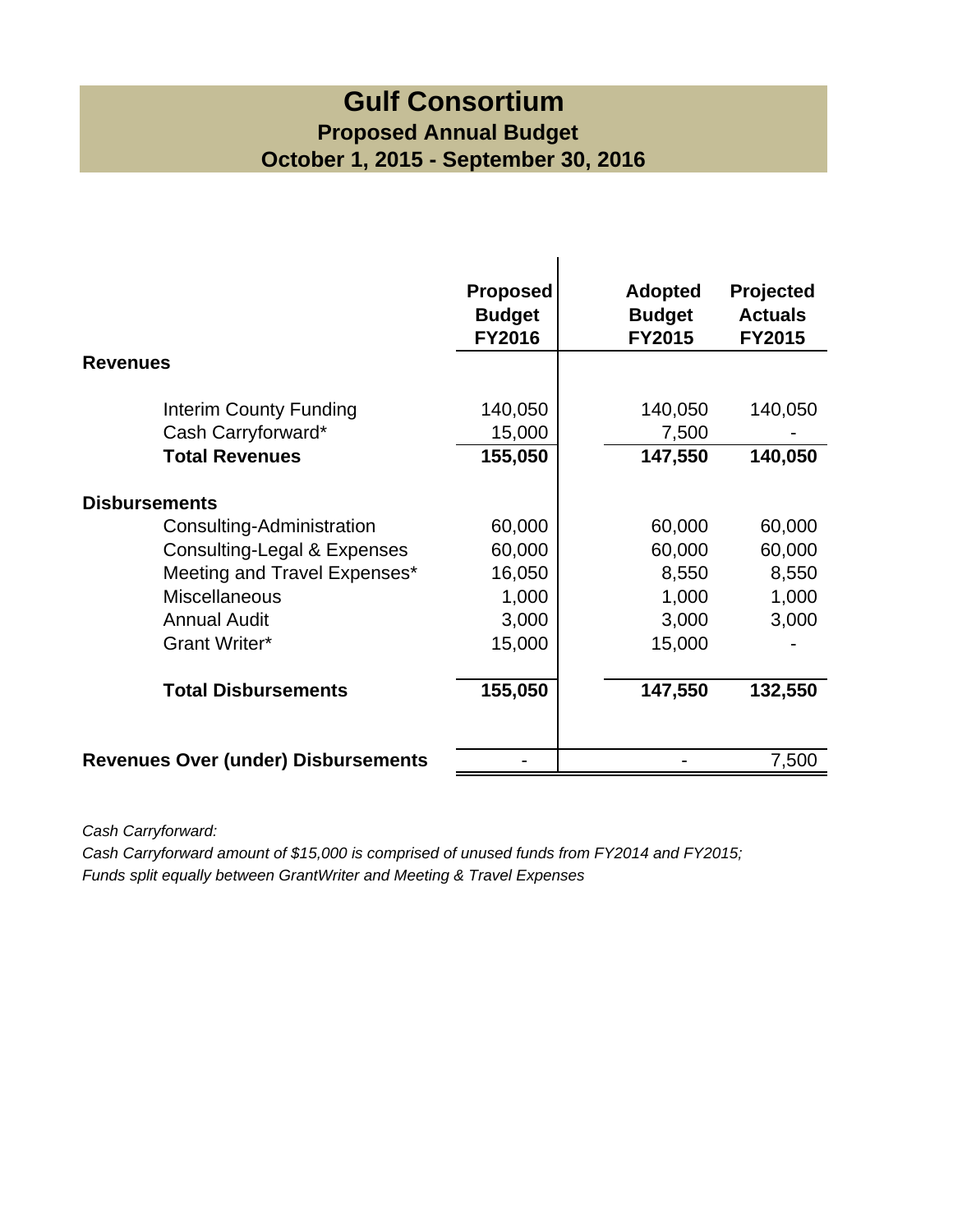# **Gulf Consortium Adopted Budget to Actual October 1, 2014 -July 31, 2015**

| <b>FY15 Budget</b><br>140,050.00<br>7,500.00<br>147,550.00<br>60,000.00 | Date Actual*<br>140,050.00<br>18.08<br>140,068.08<br>30,000.00 |
|-------------------------------------------------------------------------|----------------------------------------------------------------|
|                                                                         |                                                                |
|                                                                         |                                                                |
|                                                                         |                                                                |
|                                                                         |                                                                |
|                                                                         |                                                                |
|                                                                         |                                                                |
|                                                                         |                                                                |
|                                                                         |                                                                |
| 60,000.00                                                               | 40,000.00                                                      |
| 8,550.00                                                                | 1,582.94                                                       |
| 1,000.00                                                                | 706.50                                                         |
| 3,000.00                                                                | 3,000.00                                                       |
| 15,000.00                                                               |                                                                |
| 147,550.00                                                              | 75,289.44                                                      |
|                                                                         | 64,778.64                                                      |
|                                                                         |                                                                |

*\*Cash Basis of Accounting for Interim Reporting*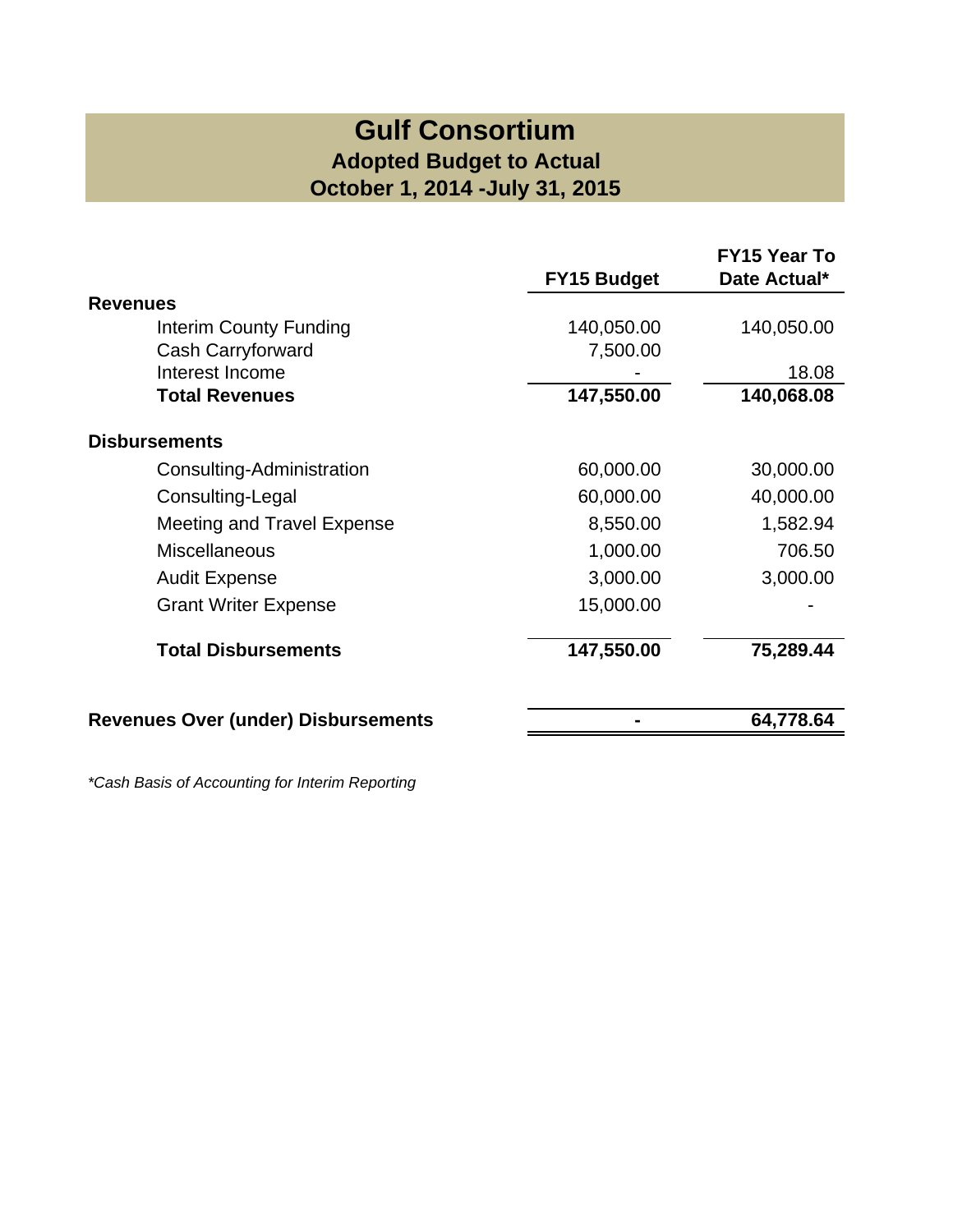# **Gulf Consortium Cash Flows Statement October 1, 2014 -July 31, 2015**

| <b>Beginning Cash Balance</b>                      | 10/1/2014 |                     | 21,467.79    |
|----------------------------------------------------|-----------|---------------------|--------------|
| Deposits- FY15 County Funding<br>Deposits-Interest |           | 140,050.00<br>18.08 |              |
| <b>Net Cash Provided</b>                           |           |                     | 140,068.08   |
| Expenses- FY 15 Expenses                           |           | (75, 289.44)        |              |
| Expenses- FY 14 Expenses                           |           | (13, 174.25)        |              |
| <b>Net Cash Used</b>                               |           |                     | (88, 463.69) |
| <b>Ending Cash Balance</b>                         | 7/31/2015 |                     | 73,072.18    |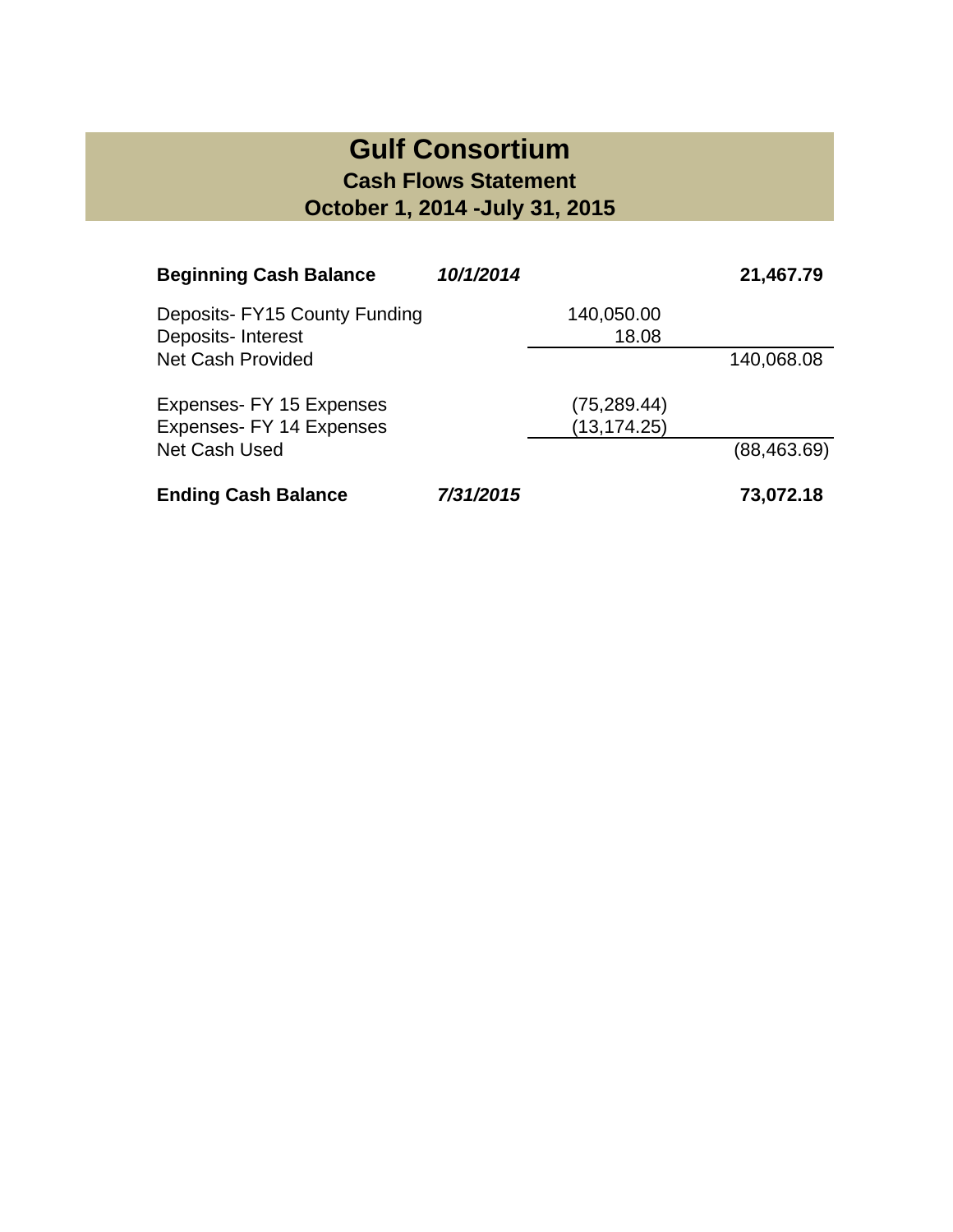#### **Gulf Consortium**

# **Expense Register Detail October 1, 2014 to September 30, 2015**

|          |                                        |                |                        |                                 |                         | <b>FY2015 Expenses</b>                |                       |            |                          | <b>FY2014 Expenses</b> |                                       |             |       |                                                                               |
|----------|----------------------------------------|----------------|------------------------|---------------------------------|-------------------------|---------------------------------------|-----------------------|------------|--------------------------|------------------------|---------------------------------------|-------------|-------|-------------------------------------------------------------------------------|
| Check #  | Payee                                  | Date           | <b>Total</b><br>Amount | <b>Consult-</b><br><b>Admin</b> | <b>Consult</b><br>Legal | <b>Meeting &amp;</b><br><b>Travel</b> | <b>Misc</b>           | Audit      | <b>Consult-</b><br>Admin | <b>Consult-Legal</b>   | <b>Meeting &amp;</b><br><b>Travel</b> | <b>Misc</b> | Audit | <b>Description</b>                                                            |
| 1057     | FL Department of State                 | 10/2/2014      | 39.20                  |                                 |                         |                                       |                       |            |                          |                        |                                       | 39.20       |       | Meeting Notice September 10, 2014                                             |
| 1058     | FL Department of State                 | 10/17/2014     | 35.00                  |                                 |                         |                                       | 35.00                 |            |                          |                        |                                       |             |       | Meeting Notice October 2, 2014                                                |
| 1059     | Nabors Giblin Nickerson                | 10/17/2014     | 5,635.05               |                                 |                         |                                       |                       |            |                          | 5,000.00               | 635.05                                |             |       | September 14 Consulting and Expenses                                          |
| 1060     | FL Department of State                 | 10/30/2014     | 38.92                  |                                 |                         |                                       | 38.92                 |            |                          |                        |                                       |             |       | Meeting Notice October 8, 2014                                                |
|          | FL Dept of Economic Opp                | 10/30/2014     | 175.00                 |                                 |                         |                                       | 175.00                |            |                          |                        |                                       |             |       | 2014-15 Annual Special District Fee                                           |
| 1062     | FL Association of Counties             | 11/24/2014     | 12,500.00              | 5,000.00                        |                         |                                       |                       |            | 7,500.00                 |                        |                                       |             |       | Aug (1/2), Sept, Oct 14 Consulting                                            |
| 1063     | FL Department of State                 | 11/24/2014     | 36.68                  |                                 |                         |                                       | 36.68                 |            |                          |                        |                                       |             |       | Meeting Notice October 30, 2014                                               |
| 1064     | FL Department of State                 | 12/2/2014      | 75.04                  |                                 |                         |                                       | 75.04                 |            |                          |                        |                                       |             |       | Meeting Notice Nov 5 & Nov 12, 2014                                           |
| 1065     | FL Association of Counties             | 12/16/2014     | 5,000.00               | 5,000.00                        |                         |                                       |                       |            |                          |                        |                                       |             |       | Nov 14 Consulting                                                             |
| Reversal | FY13 NGN Accrual was 72.45 too high    |                |                        |                                 |                         |                                       |                       |            |                          |                        | (72.45)                               |             |       |                                                                               |
| 1066     | FL Association of Counties             | 1/30/2015      |                        | $5,000.00$ \$ $5,000.00$        |                         |                                       |                       |            |                          |                        |                                       |             |       | Dec 14 Consulting                                                             |
| 1067     | FI Department of state                 | 2/3/2015       | 72.66                  |                                 |                         |                                       | 72.66<br>$\mathbf{s}$ |            |                          |                        |                                       |             |       | Meeting Notices: Jan 9, 2015, Jan 14, 2015                                    |
|          | 1068 Nabors Giblin & Nickerson         | 2/10/2015      | 21,020.11              |                                 | \$20,000.00 \$1,020.11  |                                       |                       |            |                          |                        |                                       |             |       | Legal: Jan 15 (5178.59); Dec 14 (5220.28); Nov 14 (5591.84); Oct 14 (5029.40) |
|          | <b>BANK FEES</b>                       | 3/19/2015      | 30.00                  |                                 |                         |                                       | 30.00<br>\$.          |            |                          |                        |                                       |             |       | Bank Fees to be reimbursed                                                    |
| 1069     | Warren Averett, LLC                    | 3/24/2015 \$   | 3,000.00               |                                 |                         |                                       |                       | \$3,000.00 |                          |                        |                                       |             |       | Audit                                                                         |
|          | 1070 FI Department of State            | $3/24/2015$ \$ | 35.14                  |                                 |                         |                                       | \$35.14               |            |                          |                        |                                       |             |       | Meeting Notices: 3/12/15                                                      |
| 1071     | <b>FL Association of Counties</b>      | 3/30/2015      | 10,000.00              | \$10,000.00                     |                         |                                       |                       |            |                          |                        |                                       |             |       | Jan, Feb 15 Consulting                                                        |
|          | 1072 FI Department of state            | $4/21/2015$ \$ | 33.74                  |                                 |                         |                                       | 33.74                 |            |                          |                        |                                       |             |       | Meeting Notices: 3/18/15                                                      |
|          | <b>BANK FEES</b>                       | 4/28/2015 \$   | 30.00                  |                                 |                         |                                       | \$ (30.00)            |            |                          |                        |                                       |             |       | <b>Bank Fees Reimbursed</b>                                                   |
|          | <b>Florida Association of Counties</b> | 5/5/2015 \$    | 5,000.00               | \$5,000.00                      |                         |                                       |                       |            |                          |                        |                                       |             |       | March 15 Consulting                                                           |
|          | 1074 Nabors Giblin Nickerson           | $5/5/2015$ \$  | 10,562.83              |                                 |                         | \$10,000.00 \$ 562.83                 |                       |            |                          |                        |                                       |             |       | Legal: Feb 15 (5088.57 ) and March 15 (5474.26)                               |
| 1075     | Nabors Giblin Nickerson                | 6/10/2015 \$   | 10,126.20              |                                 | \$10,000.00             |                                       | \$126.20              |            |                          |                        |                                       |             |       | Legal: April 15 (5042.20) and May 15 (5084)                                   |
| 1076     | FL Department of State                 | 7/14/2015 \$   | 78.12                  |                                 |                         |                                       | 78.12                 |            |                          |                        |                                       |             |       | Meeting Notices: 6/5/15 and 6/23/15                                           |

 **40,000.00 30,000.00 1,582.94 706.50 3,000.00 60,000.00 60,000.00 7,945.78 838.48 3,000.00**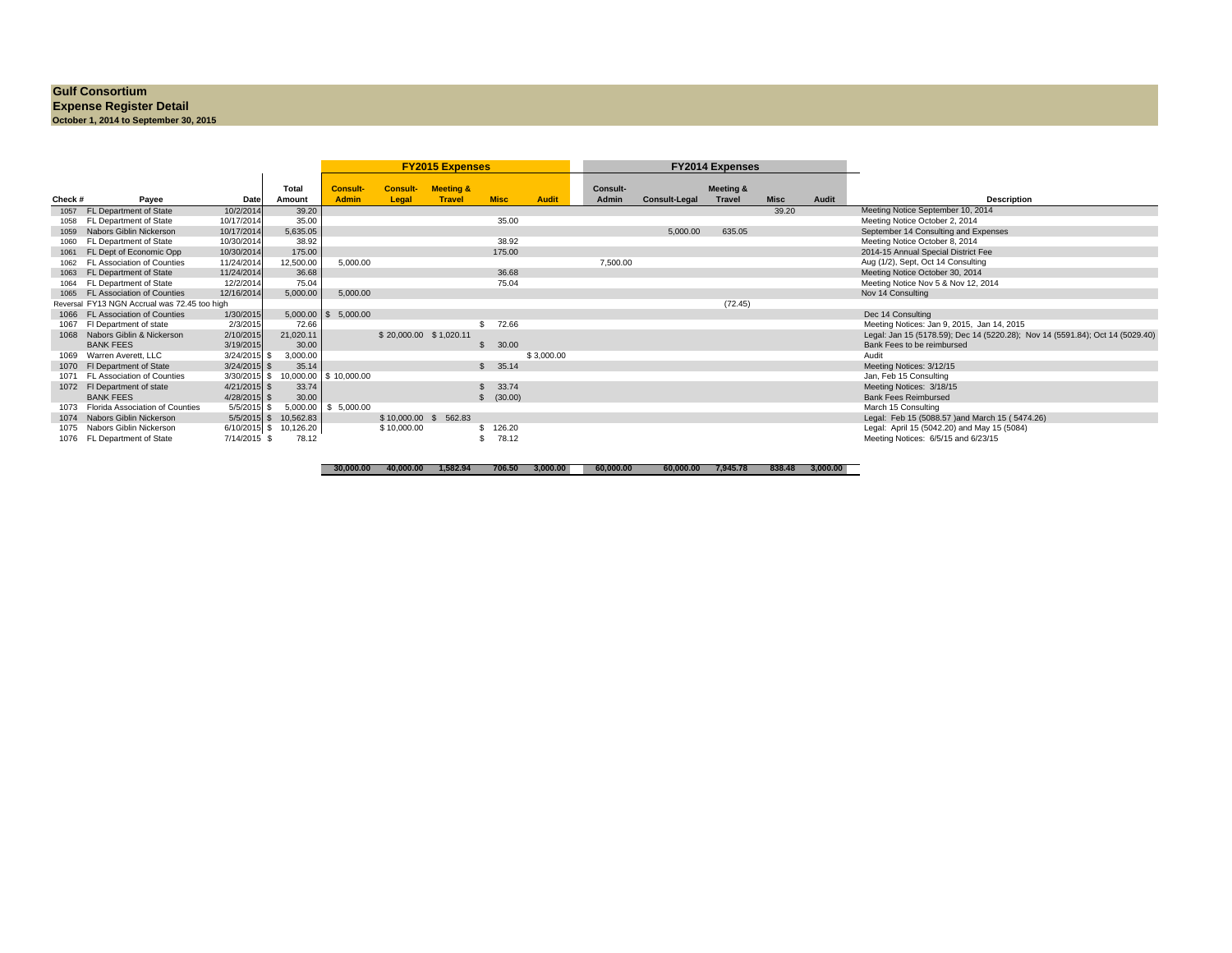# **GULF CONSORTIUM FY2015/16 ALLOCATIONS**

| <b>County</b> | <b>Total Amount</b> | October 2015<br><b>Invoice 1</b> | <b>April 2016</b><br><b>Invoice 2</b> |
|---------------|---------------------|----------------------------------|---------------------------------------|
| Bay           | 8,270               | 4,135                            | 4,135                                 |
| Charlotte     |                     |                                  |                                       |
|               | 8,270               | 4,135                            | 4,135                                 |
| Citrus        | 8,270               | 4,135                            | 4,135                                 |
| Collier       | 8,270               | 4,135                            | 4,135                                 |
| <b>Dixie</b>  | 2,000               | 1,000                            | 1,000                                 |
| Escambia      | 8,270               | 4,135                            | 4,135                                 |
| Franklin      | 2,000               | 1,000                            | 1,000                                 |
| Gulf          | 2,000               | 1,000                            | 1,000                                 |
| Hernando      | 8,270               | 4,135                            | 4,135                                 |
| Hillsborough  | 8,270               | 4,135                            | 4,135                                 |
| Jefferson     | 2,000               | 1,000                            | 1,000                                 |
| Lee           | 8,270               | 4,135                            | 4,135                                 |
| Levy          | 2,000               | 1,000                            | 1,000                                 |
| Manatee       | 8,270               | 4,135                            | 4,135                                 |
| Monroe        | 8,270               | 4,135                            | 4,135                                 |
| Okaloosa      | 8,270               | 4,135                            | 4,135                                 |
| Pasco         | 8,270               | 4,135                            | 4,135                                 |
| Pinellas      | 8,270               | 4,135                            | 4,135                                 |
| Santa Rosa    | 8,270               | 4,135                            | 4,135                                 |
| Sarasota      | 8,270               | 4,135                            | 4,135                                 |
| Taylor        | 2,000               | 1,000                            | 1,000                                 |
| Wakulla       | 2,000               | 1,000                            | 1,000                                 |
| Walton        | 2,000               | 1,000                            | 1,000                                 |
|               | 140,050.00          | 70,025                           | 70,025                                |

*Amounts to be invoiced in equal installments*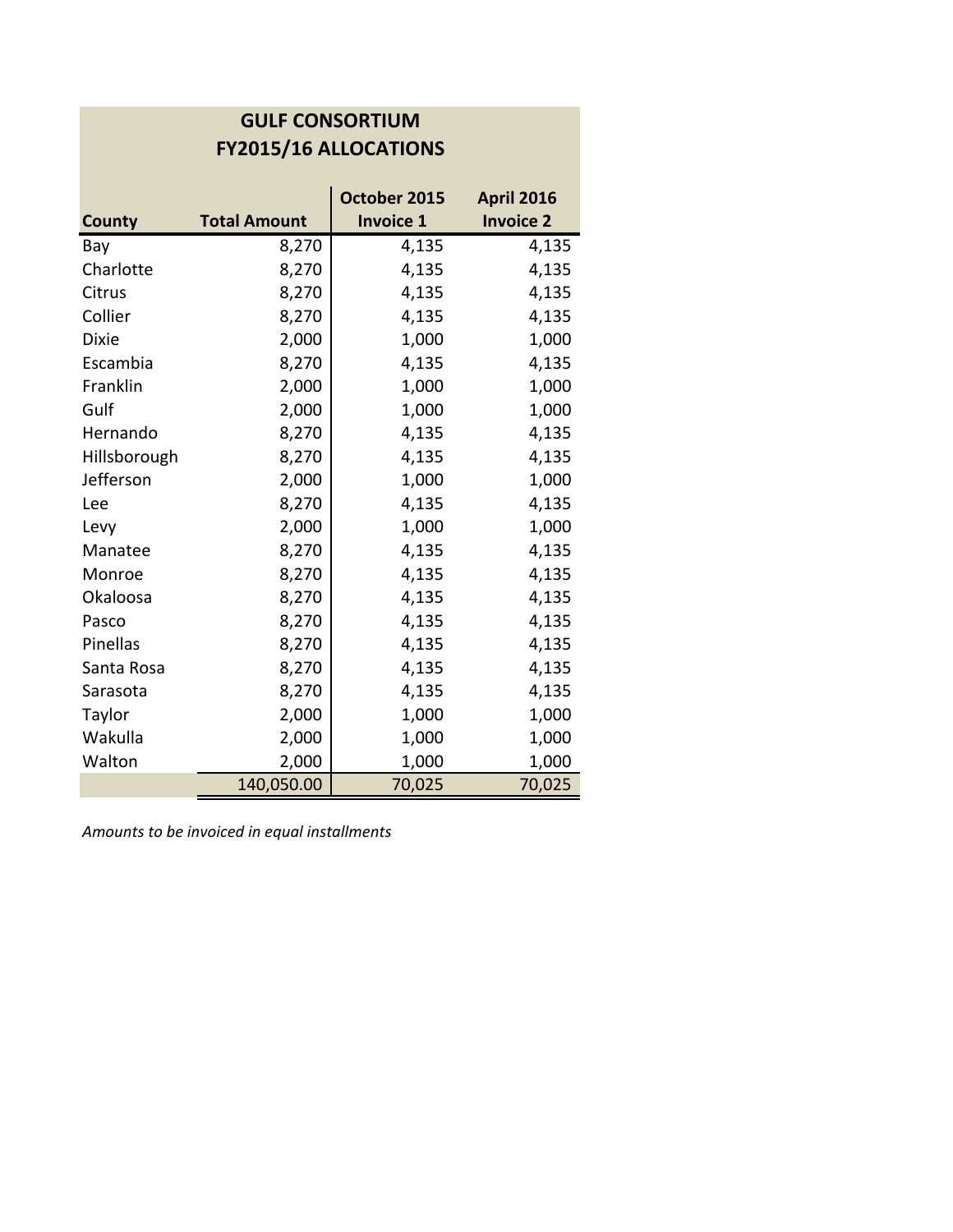# **Agenda Item 9 Approval of Consortium's Proposed 2016 Meeting Calendar**

## **Statement of Issue:**

This agenda item presents the time periods for the regularly-scheduled meetings for the Gulf Consortium Board of Directors during 2016.

# **Background:**

The time periods are as follows:

# **FEBRUARY**

Wednesday, February 3, 2016, 10:00 am – 12:00 pm, ET Tallahassee, Leon County In conjunction with FAC Legislative Day.

# **MARCH**

Open

# **APRIL**

Mid-April stand-alone meeting: location and time to be determined

# **JULY**

Friday, July 1, 2016, 10:00 am – 12:00 pm, ET Hyatt Regency Orlando, Orange County In conjunction with FAC Annual Conference

## **AUGUST/SEPTEMBER**

In conjunction with FAC Policy Conference. FAC Policy Conference has not been scheduled for a date certain; however, in 2015, that conference is at the end of August.

## **OCTOBER**

Open

## **NOVEMBER/DECEMBER**

In conjunction with FAC Legislative Conference. FAC Legislative Conference has not been scheduled for a date certain; however, in 2015, that conference is scheduled for mid-November.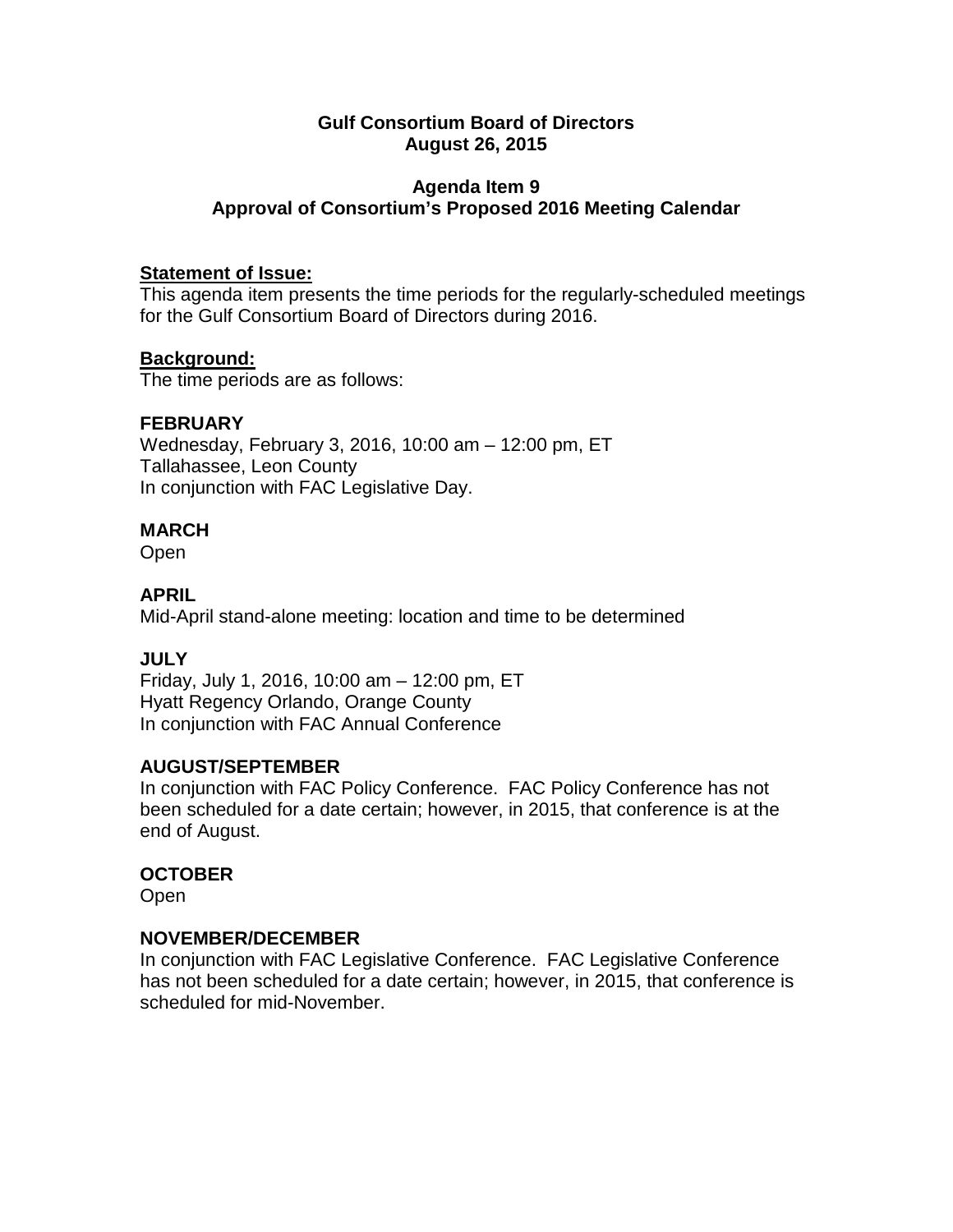## **Analysis:**

These proposed time periods for regularly-scheduled Board meetings are provided based on an assumption that the Consortium desires to keep travel expenses and impacts to a minimum by being able to attend multiple meetings at the same location and time period. In addition, during 2016, more meetings will likely be required as the Consortium begins to engage in the active development of Florida's State Expenditure Plan. Those dates are not yet known.

The Executive Committee approved the direction of the proposed 2016 Meeting Calendar at its August 20, 2015 meeting.

## **Options:**

(1) Approve the direction of the proposed 2016 Meeting Calendar; or (2) Other direction provided to staff.

### **Recommendation:**

Motion to approve the direction of the proposed 2016 Meeting Calendar.

### **Attachments:**

None.

## **Prepared by:**

Ginger Delegal Florida Association of Counties Interim General Manager On: August 21, 2015

## **Action Taken:**

Motion to: \_\_\_\_\_\_\_\_\_\_\_\_\_\_\_\_\_\_\_\_\_\_\_\_\_, Made by: \_\_\_\_\_\_\_\_\_\_\_\_\_\_\_\_\_\_\_\_\_\_\_\_;

Seconded by: \_\_\_\_\_\_\_\_\_\_\_\_\_\_\_\_\_\_\_\_\_.

Approved\_\_\_\_; Approved as amended\_\_\_\_\_\_; Defeated\_\_\_\_\_\_\_\_\_.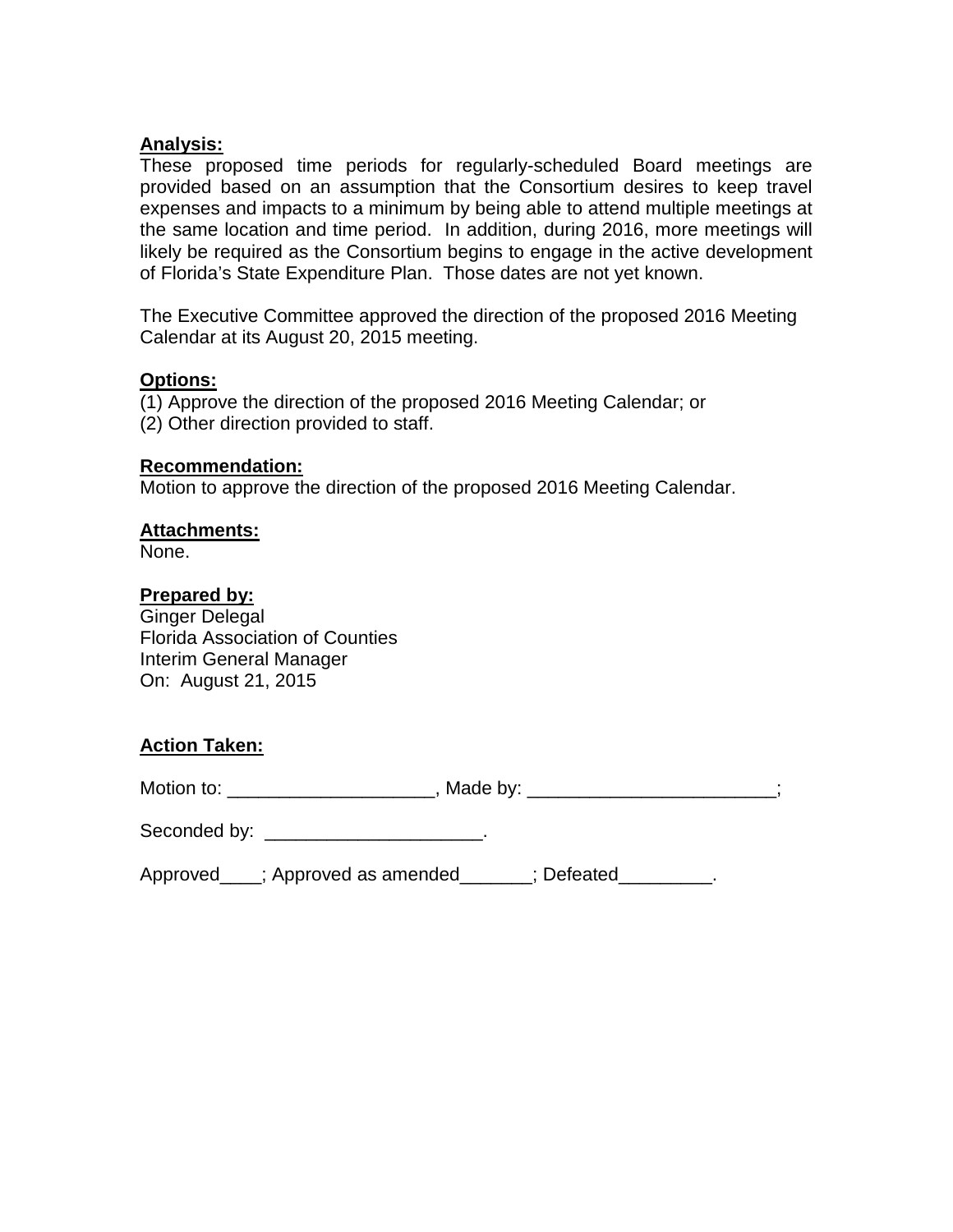## **Agenda Item 10 Report from Committee of the Eight Disproportionately Affected Counties**

### **Executive Summary:**

The Chair of the Committee of the Eight Disproportionately Affected Counties will report on the Committee's recent meeting regarding the Committee's statutory duties to Triumph Gulf Coast, Inc.

## **Background:**

The Interlocal Agreement creating the Gulf Consortium provides the Board with the power to establish committees. *See, § 4.01(A)(18), ILA*. In November, 2012, the Board approved the establishment of the Committee of Eight Disproportionately Affected Counties, consisting of the Director (or Alternate) of each of the following counties: Bay, Escambia, Franklin, Gulf, Okaloosa, Santa Rosa, Wakulla and Walton. The Committee met and recommended an allocation formula among themselves for the Pot 1 distributions under the RESTORE Act. At the Board meeting which approved the Committee's formula, the Board approved a motion allowing the Committee to continue its existence, subject to Executive Committee approval of its meetings.

The Legislature created Triumph Gulf Coast, Inc. in the 2013 Regular Session. Regarding the Committee of the Eight, that law provides: "the chair of the Committee of 8 Disproportionally Affected Counties, or his or her designee, shall be available to consult with the [Triumph] board of directors and may be requested to attend meetings of the board of directors . . . [but] shall not be permitted to vote on any matter before the board." § *288.8014(8), Fla. Stat.*

Following the release of information about the settlement with B.P., the Triumph Board scheduled a meeting on August 18, 2015. The chair of the Committee of the Eight (Warren Yeager, Gulf County RESTORE Act Coordinator) has been requested to be present at that meeting. To allow the members of the Committee of the Eight to provide advice and suggestions to the Chair, a meeting of the Committee was scheduled and properly noticed for August 17, 2015 via conference call.

## **Options:**

This agenda item is informational only. No action required.

## **Attachments:**

8/17/15 Minutes of the Committee of Eight Disproportionately Affected Counties.

## **Prepared by:**

Sarah M. Bleakley Nabors, Giblin & Nickerson, P.A. Interim General Counsel On: August 21, 2015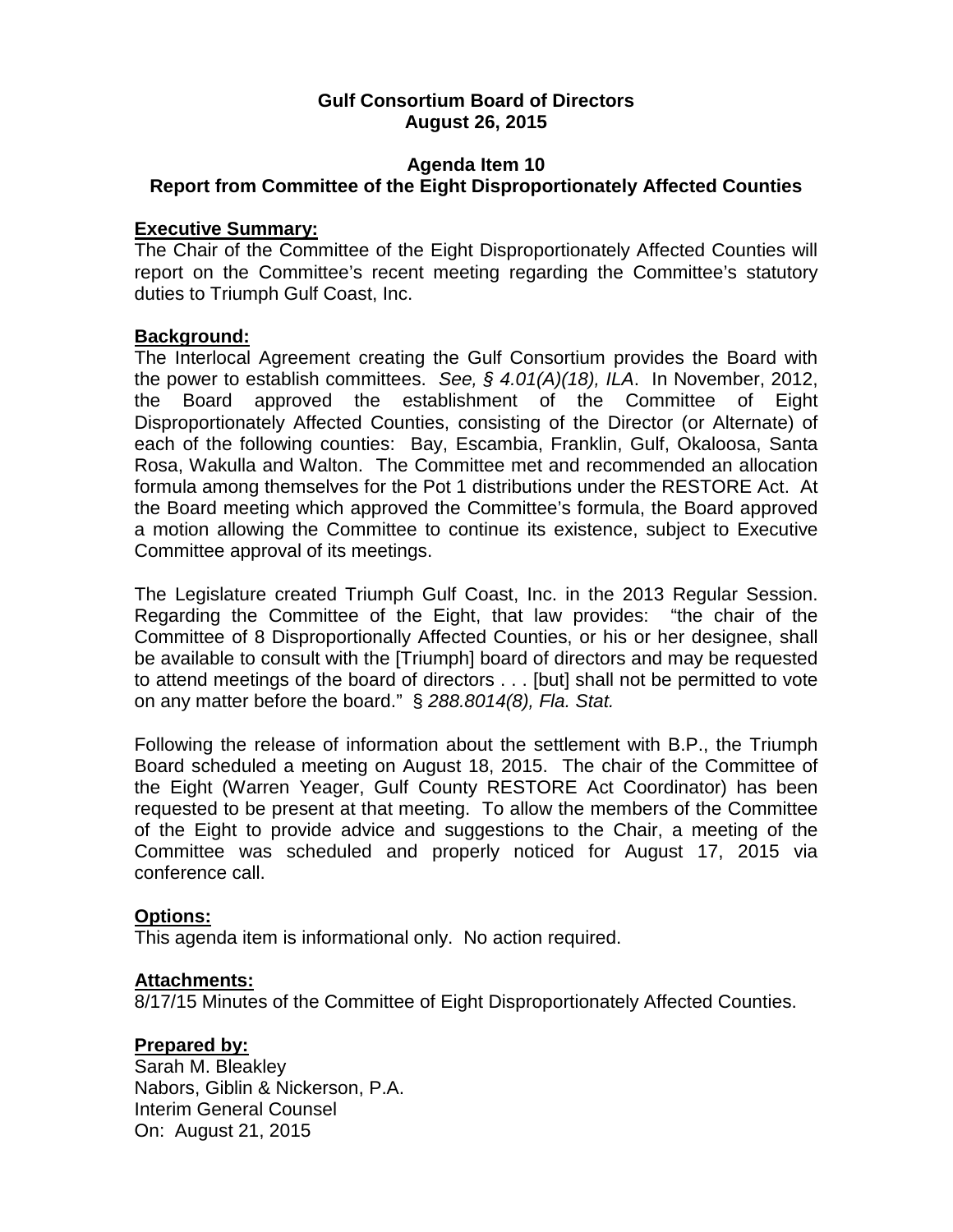## **Gulf Consortium Committee of Eight Disproportionately Affected Counties August 17, 2015, 2:00 p.m. (Eastern) Florida Association of Counties Leon County, Tallahassee, Florida**

**Committee Members in Attendance Telephonically:** Commissioner Mike Thomas (Bay), Commissioner Grover Robinson (Escambia), Alan Pierce on behalf of Commissioner Cheryl Sanders (Franklin), Warren Yeager (Gulf), Commissioner Kelly Windes (Okaloosa), Commission Lane Lynchard (Santa Rosa), David Edwards (Wakulla) and Commission Sara Comander (Walton).

**Others in Attendance Telephonically:** Jim Muller (Bay County Restore Act Coordinator), Valerie Sale (Bay County), Commissioner Ralph Thomas (Wakulla County) and Sheree Keeler (Wakulla County).

### **Agenda Item #1 – Call to Order**

Warren Yeager, as Chair of the Committee (Gulf) called the meeting to order at 2:01 pm (ET).

#### **Agenda Item #2 – Public Comment**

There was no public comment.

#### **Agenda Item #3 – Public Notice**

Ms. Ginger Delegal, Interim Manager of the Gulf Consortium, informed the Committee that an emergency meeting had been publicly noticed in the Florida Administrative Rules Register and posted on the Gulf Consortium website at [www.FACRestore.com.](http://www.facrestore.com/) The notice was published on August 13, 2015.

### **Agenda Item #4 – Motion to Confirm Chairman's Declaration of an Emergency**

Ms. Sarah Bleakley, General Counsel to the Gulf Consortium, briefed the Committee on the agenda item and the need for the Committee to confirm the Chairman's actions in declaring the emergency meeting. Mr. Yeager briefed the Committee on events leading up to calling the emergency Committee meeting and the need to quickly discuss the Committee's role in Triumph Gulf Coast, Inc. before its inaugural meeting. Mr. Yeager further stated that the presumed Chairman of the Triumph Board of Directors had requested that Mr. Yeager attend the meeting, in his capacity as Chairman of the Committee of the Eight Disproportionately Affected Counties, scheduled for Tuesday, August 18, 2015. There were no questions or comments by the Committee and a motion to confirm the declaration of emergency was made by Commissioner Sara Comander (Walton), seconded by David Edwards (Wakulla) and passed unanimously.

### **Agenda Item #5 –Discussion of Statutory Responsibilities of the Committee to Triumph Gulf Coast, Inc.**

Ms. Ginger Delegal presented this agenda item to the Committee for consideration and discussion by briefly giving an overview of the Triumph Gulf Coast meeting agenda, the Gulf Coast Economic Corridor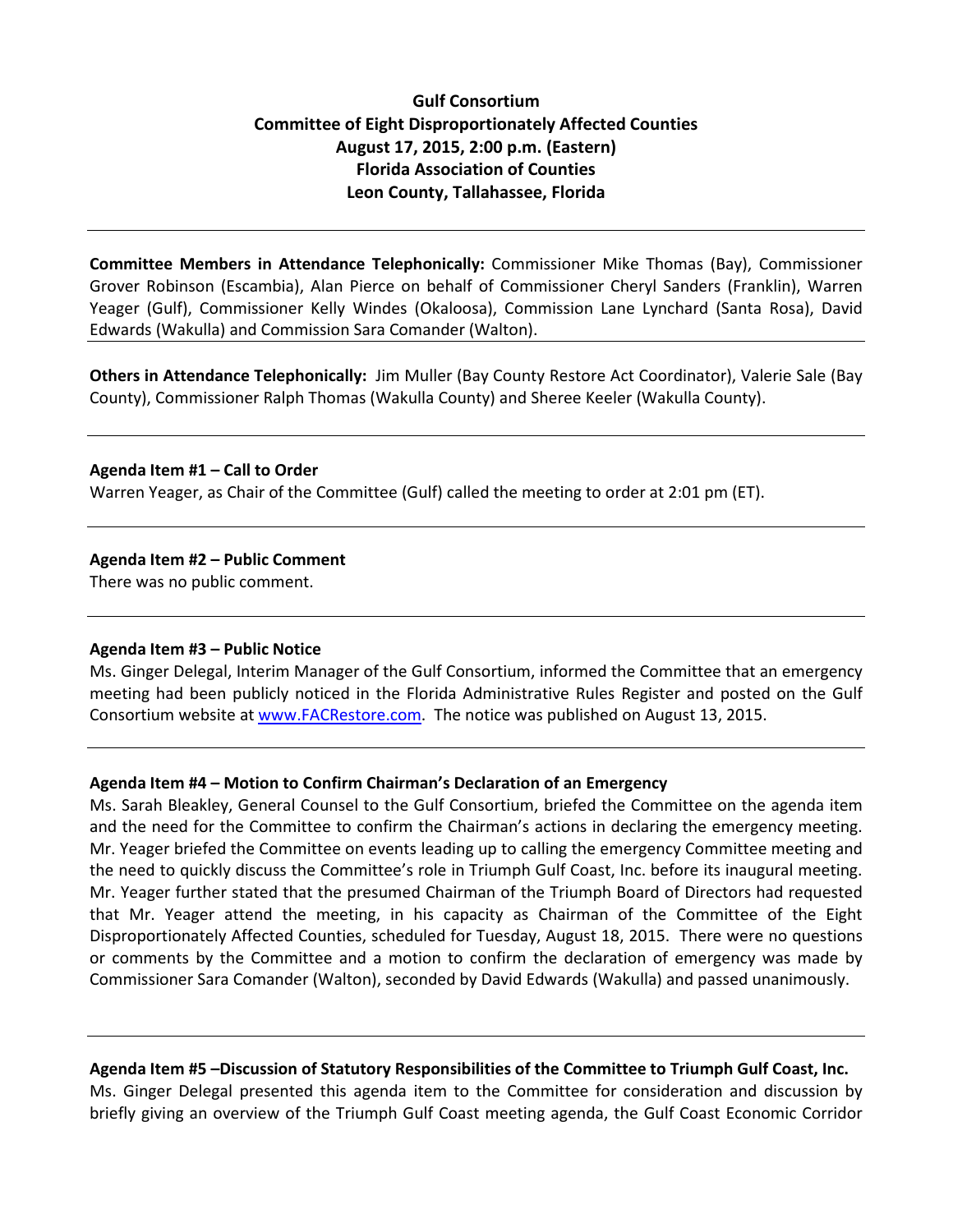Act Summary and the Gulf Coast Economic Corridor Act Statutory language. Mr. Yeager then prompted the Committee for any comment and to open discussion regarding his attendance at the Triumph Gulf Coast meeting scheduled for Tuesday, August 18 and the Committee's voice, as a whole, at the meeting. Committee discussion ensued with various Committee members voicing their support of the Chairman's attendance and for the Committee to present a unified front to the Triumph Board. Further discussion ensued on the Chairman extending the Committee's future assistance to the Triumph Board should it be necessary and/or requested. There was no further action required by the Committee on this item.

## **Agenda Item # 6 – Public Comment**

There was no public comment.

### **Agenda Item #7 – Adjournment**

There being no further business, the Committee adjourned at 2:27 pm (ET).

Respectfully submitted,

Warren Yeager, Chairman Committee of Eight Disproportionately Affected Counties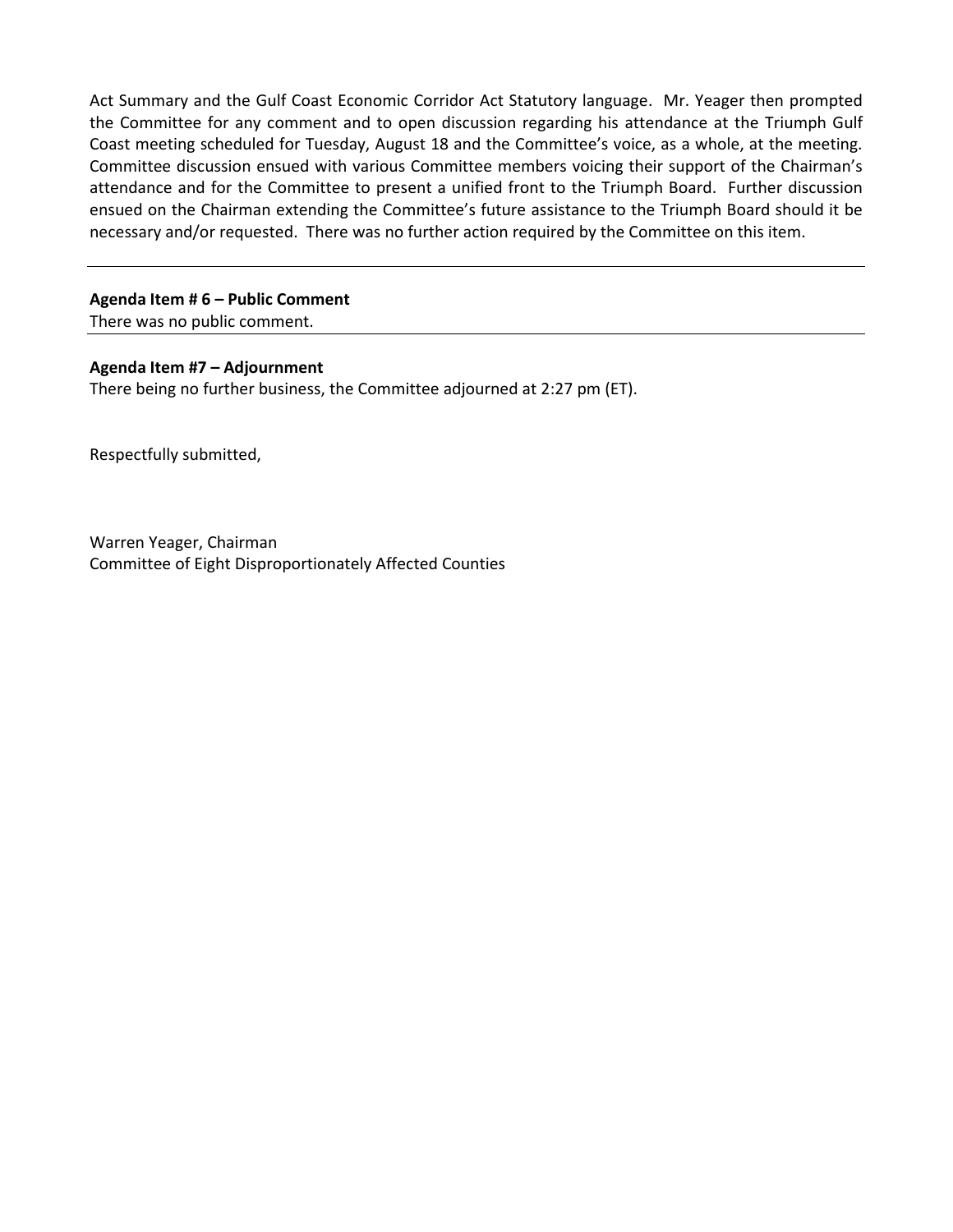## **Agenda Item 11 Interim Manager's Report**

# **Executive Summary**:

This agenda item provides a brief report on certain agenda items to be covered by the Interim Manager at the Gulf Consortium Board Meeting.

# **Update on Independent Auditor for FY 2014/2015**

This agenda item provides a brief update on securing the Independent Auditor for FY 2014/15.

State law requires entities such as the Gulf Consortium to submit an annual audit to the Chief Financial Officer. Regarding hiring an auditor, section 218.319, Florida Statutes, requires a specific audit selection procedure be followed, including the establishment of an audit committee to develop evaluation factors, to provide for the public announcement of the request for proposals, and to evaluate and rank the proposals for the governing body's consideration.

The Consortium's audit for FY 2013/2014 was conducted by Warren Averett. It was competitively procured by the Consortium and a contract was entered into on December 1, 2014.

Resolution 2014-02 established a procurement policy for the competitive selection of an independent financial auditor to prepare the Consortium's audit for the 2013-14 fiscal year. Under Resolution 2014-02, renewals of the financial auditor may be approved by the Executive Committee. Renewals of the contract may be approved by the Executive Committee as well.

The Executive Committee, at its meeting of August 20, 2015, approved the renewal of Warren Averett's contract to conduct the independent financial audit for FY 2014/15. The Consortium paid \$3,000 for the FY2013/2014 audit. The same contract amount is the proposed expenditure in the 2015/16 budget.

## **Update on Deepwater Horizon Restoration Partners**

This agenda item provides information about the Deepwater Horizon Restoration Partners activities since June, 2015.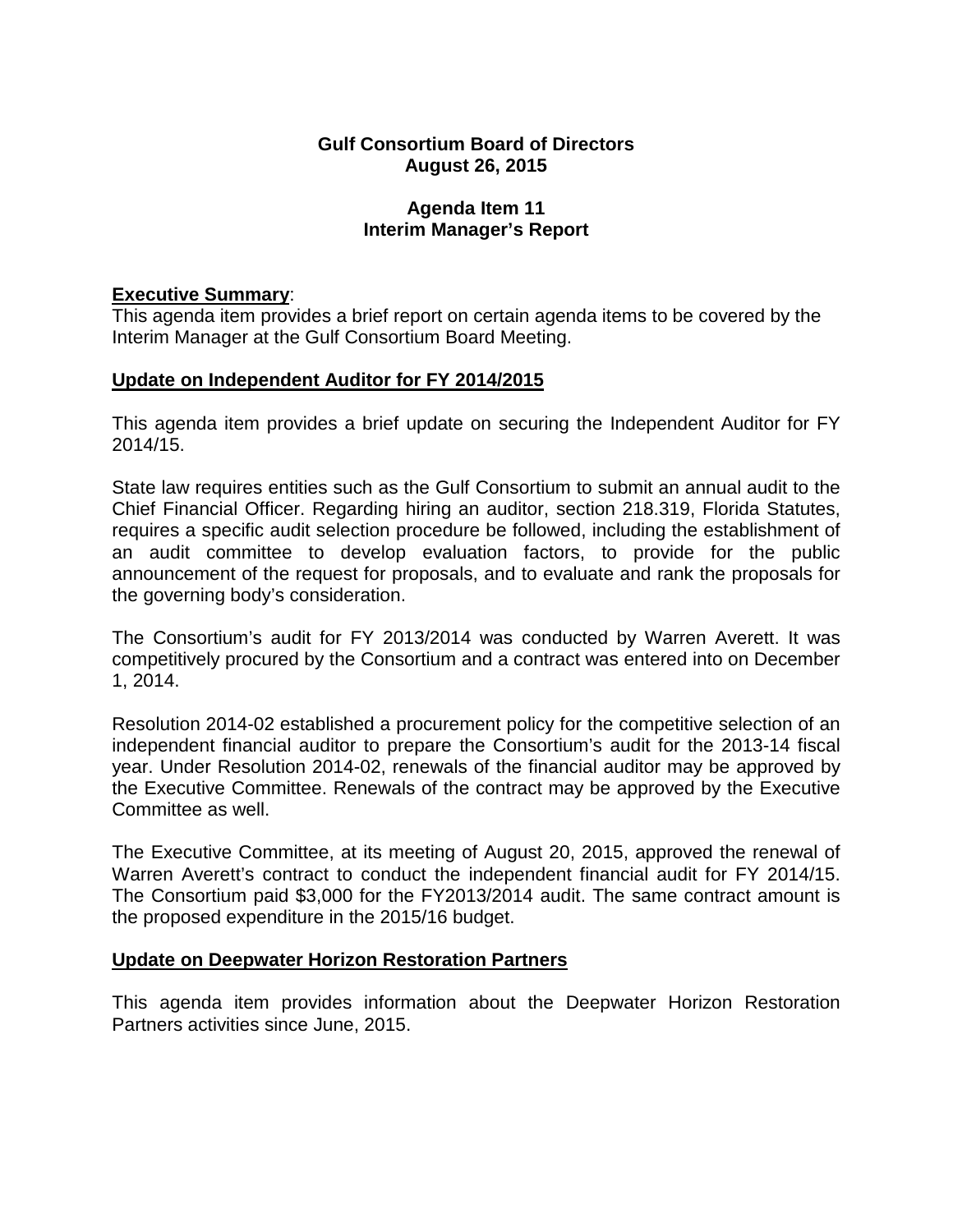## Restoration Council

Consortium staff continues to meet and speak regularly with Council staff, with the latest substantive call being on Friday, August 7, 2015. A more detailed report is addressed in Agenda Item 4.3.

The Council released its draft Funded Priorities List report on August 13. This [link](https://restorethegulf.gov/sites/default/files/Draft_Initial_FPL_0.pdf#overlay-context=our-work/draft-initial-funded-priorities-list-draft-fpl) is to that report and several other, pertinent documents related to the draft FPL. One of the workshops on the draft FPL will be held in Pinellas County on August 26, 2015 at 6:00 p.m.

### **State Partners:**

Consortium staff continues to meet regularly with the Governor's Office and with DEP. Specifically, the Interim Manager and General Counsel met with the Governor's Office on Tuesday, August 11, 2015, and has had multiple conference calls and conversations with DEP staff since the June 2015 Board meeting.

## Federal Partners:

FAC staff, on behalf of the Consortium, continue to communicate with Florida Congressional delegation members on the start-up progress of the Consortium as it actively pursues the development of Florida's State Expenditure Plan.

## **Update on General Counsel Services Contract**

Report on progress in negotiating the permanent General Counsel Services Contract.

The Consortium hired the firm of Nabors, Giblin & Nickerson on October 22, 2012, to provide Interim General Counsel services to the Consortium. The original contract contained a one year term. That term was then extended in September 2013 until "the effective date of the Consortium's hiring, engaging or retaining a permanent General Counsel, unless an earlier expiration date is mutually agreed to in writing." In anticipation of planning grant funds, the Consortium went through the procurement process of hiring a permanent General Counsel.

On June 19, 2015, the Board voted unanimously, to accept the Evaluation Team's recommendation and authorize the negotiation of a contract with Nabors, Giblin & Nickerson.

Since the June 19 Board meeting, Consortium staff, along with Sarah Bleakley, the Consortium Interim General Counsel, has been engaged in an iterative planning grant approval process with the Restoration Council. Much of this process is focused on determining which Gulf Consortium costs are allowed under and allocated to the planning grant. The answers to those inquiries are not yet final, making financial commitments by the Consortium for items like, general management and general legal services, as funded from the planning grant, imprudent at this time.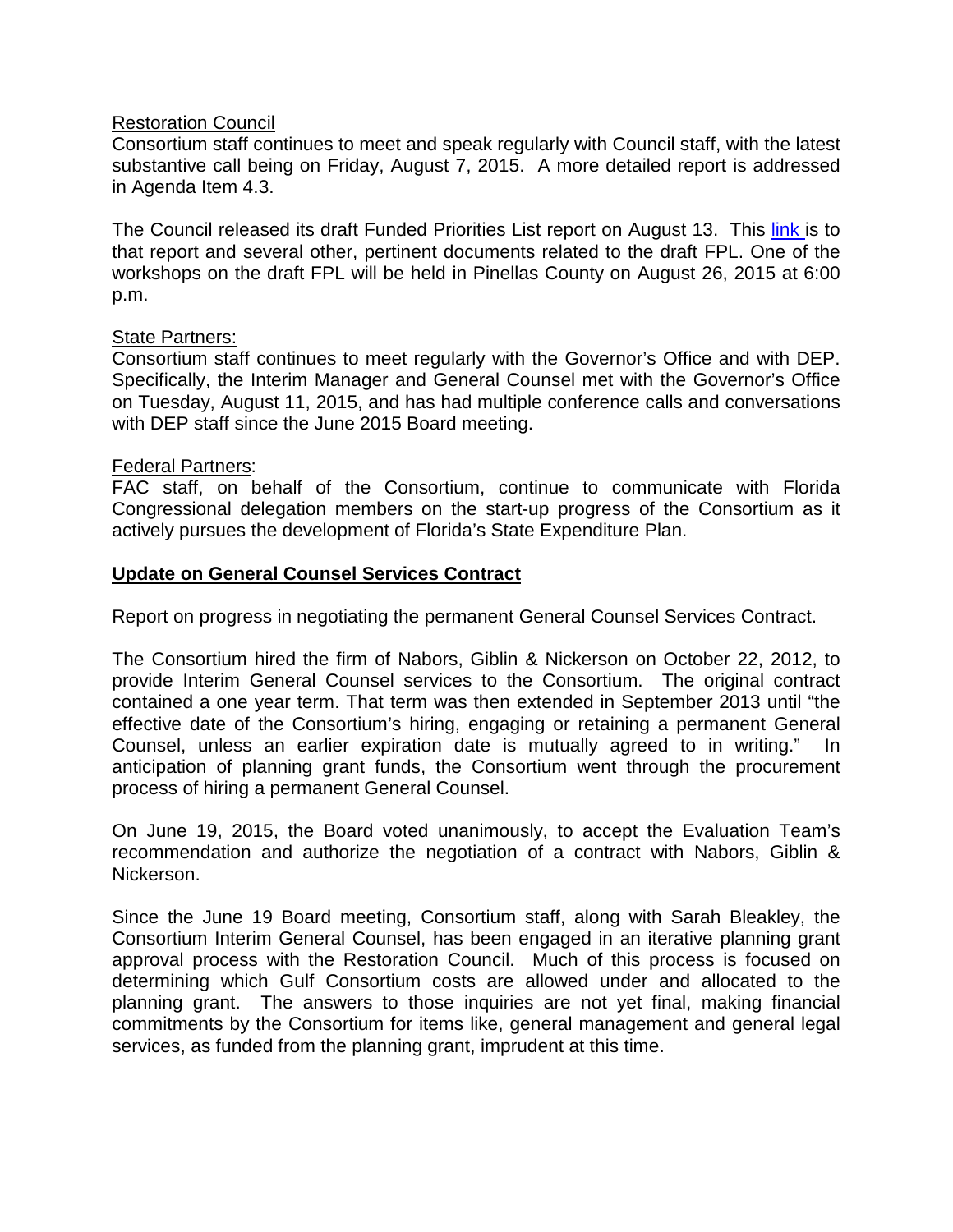No new fiscal impact at this time for permanent General Counsel services; the Interim General Counsel contract with Nabors, Giblin & Nickerson will continue, under its terms, at the \$250 per hour rate, not to exceed \$5,000 per month.

# **Options:**

This agenda item is for informational only. No action is required.

### **Attachment:**

None.

## **Recommendation:**

No Board action is required.

## **Prepared by:**

Ginger Delegal Florida Association of Counties Interim General Manager On: August 21, 2015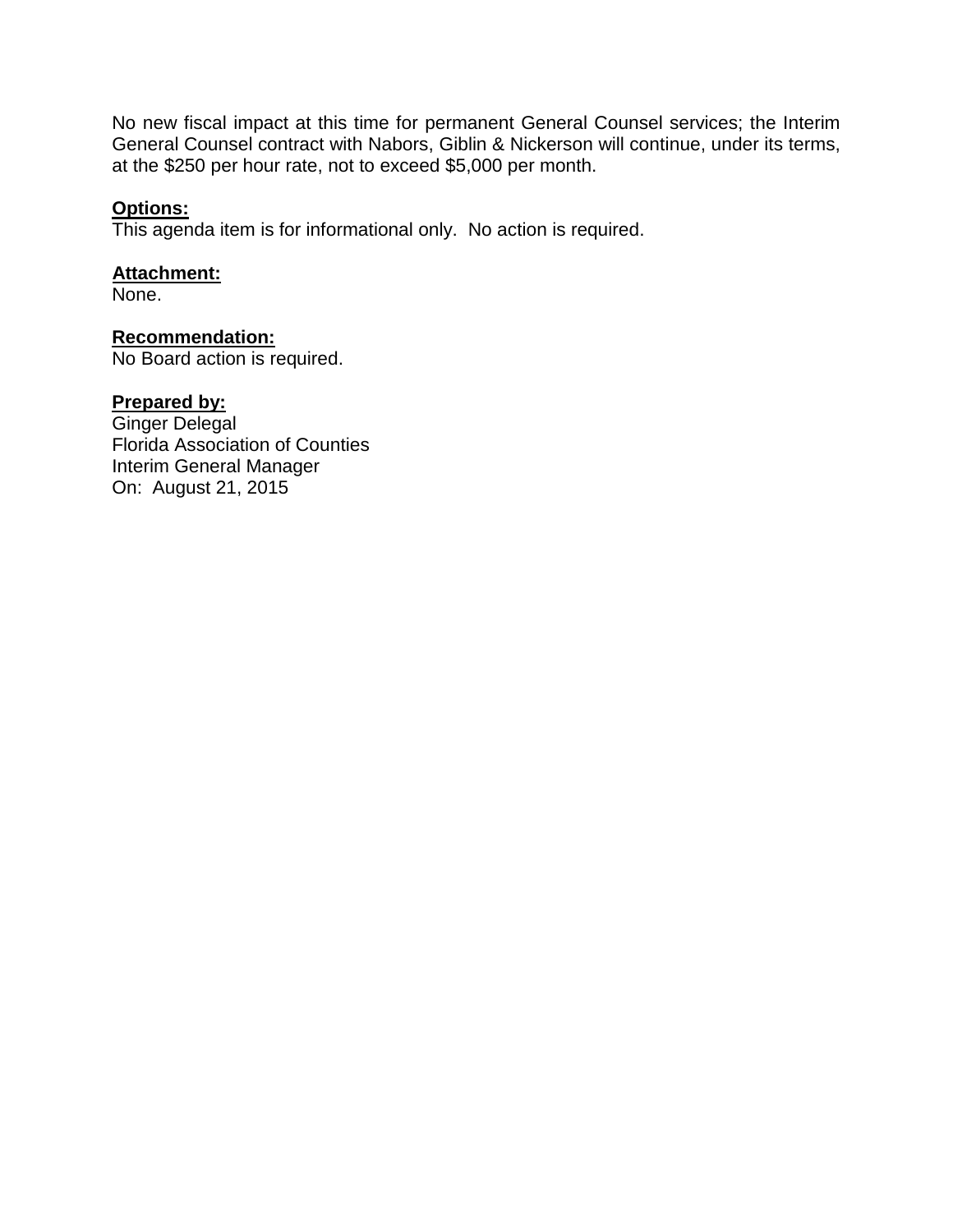## **Agenda Item 12 General Counsel Report: Permanent Manager RFP Update and Direction**

## **Executive Summary:**

Based on the crystallization by Council's staff of the planning grant restrictions prohibiting the recoupment of costs associated with the Consortium's management services, this agenda item informs the Board of Directors that the management procurement was suspended prior to the due date of responses and seeks Board approval of that action. The Executive Committee has recommended approval of the suspension.

## **Background:**

On October 19, 2012, the Consortium hired the Florida Association of Counties (FAC) to provide Interim Management Services to the Consortium. The original contract contained a one-year term. That term was then extended in September 2013 until "the effective date of the Consortium's hiring, engaging or retaining a permanent Manager, unless an earlier expiration date is mutually agreed to in writing."

In anticipation of planning grant funds, the Consortium began the process of hiring a permanent Manager by approving the issuance of a Request for Proposals (RFP) utilizing the procurement services of Leon County Purchasing Department. The RFP was issued on June 23, 2015.

During the pendency of the RFP, Consortium staff began the iterative process of fine-tuning the planning grant application with the Gulf Restoration Council's CFO and grant staff. As the back and forth with the Council staff continued, it became apparent that no planning grant funds would be allowed for much of the costs of the day-to-day work performed by the Manager of the Consortium. Previously, Council staff had been reluctant to opine on this issue. However, with the iterative process in place and coordination between the Council and Consortium formally approved and underway by both staffs, the Council staff's opinion became clearer: Planning grant funds may be recouped only for the direct and indirect costs expended on the development of the State Expenditure Plan, and no recoupment would be allowed for costs associated with the more general functions of the Consortium as a governmental entity, such as meeting preparation, coordination with Restoration partners, and activities associated with Florida law compliance.

Based on the crystallization of the Council's advice, it became evident that the Consortium would not be reimbursed with federal funds for the overwhelming majority of costs associated with the Manager's functions. Consequently, the RFP process was suspended by Leon County Purchasing Division on July 15,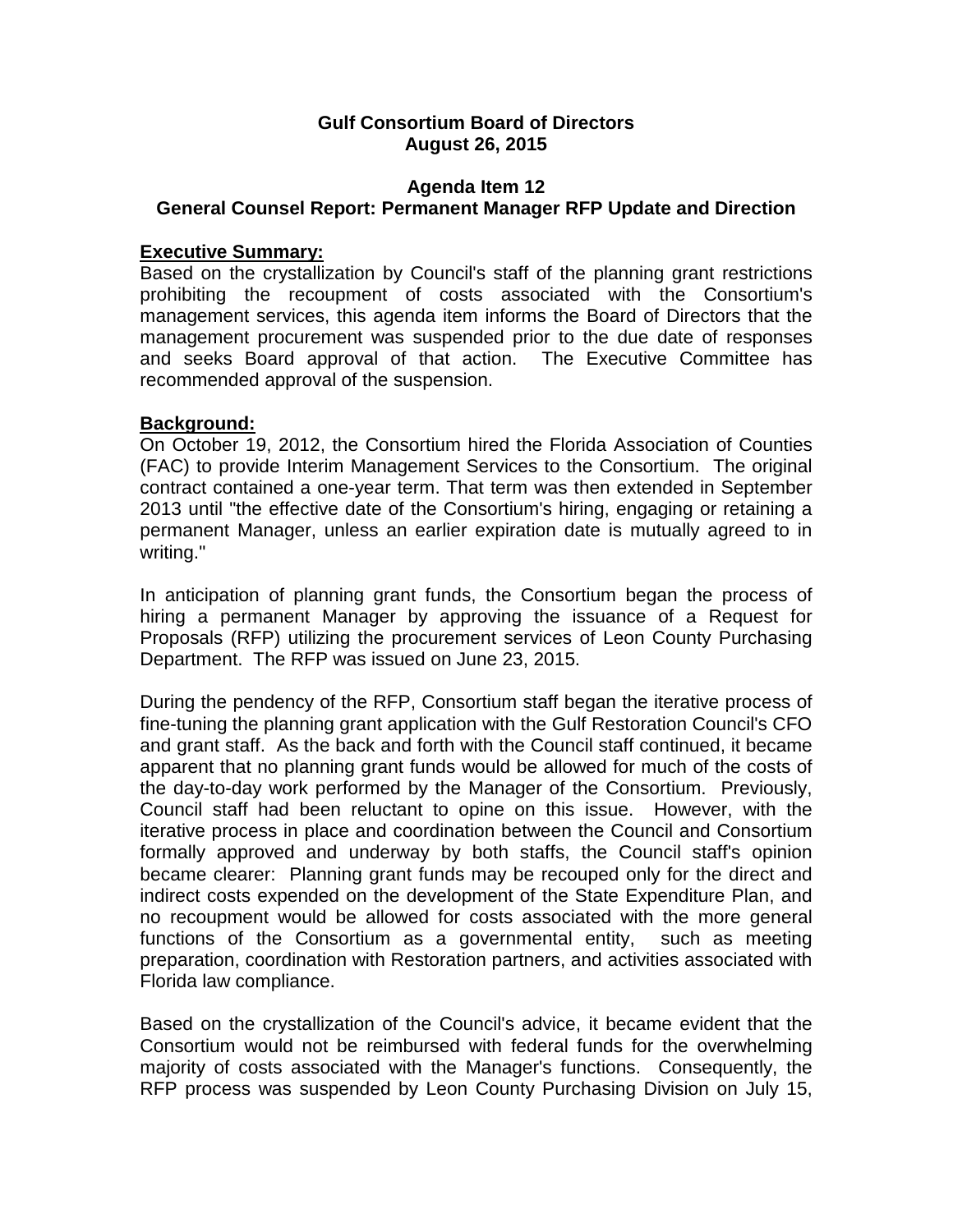2015 at the direction of the interim General Counsel, who was charged with oversight of the procurement by the Board.

Every individual who expressed an interest in responding to the RFP was notified individually by the Purchasing Division and a formal notice was published on the website. The interim General Counsel notified every member of the Evaluation Team appointed to review the responses. Additionally, the members of the Executive Committee were notified.

The Executive Committee adopted a motion on August  $20<sup>th</sup>$ , recommending the Board approve the suspension of the manager procurement.

# **Analysis:**

The Consortium's management contract with FAC continues until the Consortium hires a permanent manager. That contract calls for the Consortium to pay a flat rate of \$60,000 annually. However, in developing the fiscal information required for the grant application, the true cost for FAC's services are more than triple the \$60,000 annually. Assuming that the RFP respondents would have proposed a more realistic amount than the current rate, it did not seem prudent to continue the procurement process given that no federal funds will be available to recoup the Consortium's costs for management services and the Consortium's only other potential source of revenue would be an increased contribution by the member counties.

## **Fiscal Impact:**

There are no costs directly associated with suspending the RFP. The overarching question is how management services necessary for the functioning of the Consortium will be provided and paid for now that the Council staff has indicated that no federal grant funds are available for that purpose. The Consortium's contract with FAC for those services will continue without further action of the Board until a permanent manager is hired or an earlier expiration date is mutually agreed to in writing. The contract calls for payment to FAC of \$60,000 annually.

# **Options:**

- (1) Recommend approval of a motion confirming the suspension of the RFP for management services; or
- (2) Provide other direction.

## **Recommendation:**

Recommend approval of a motion confirming the suspension of the RFP for management services.

## **Attachments:**

None.